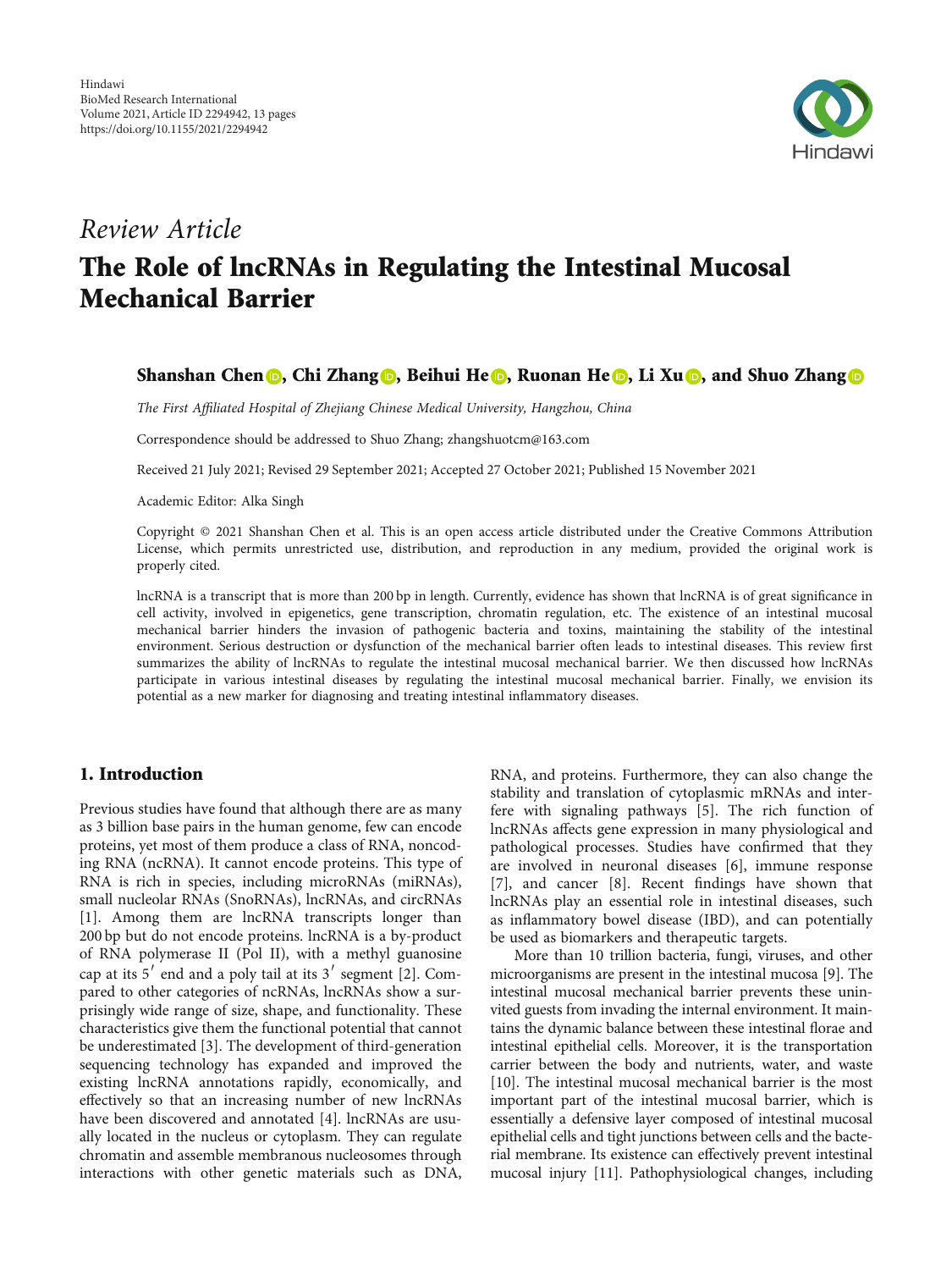trauma, local ischemia, total parenteral nutrition (TPN), and intestinal obstruction, can cause acute or chronic damage to the intestinal mucosal barrier [\[12\]](#page-9-0). It has been confirmed that intestinal mucosal barrier injury can increase intestinal permeability, usually accompanied by critical diseases, including septicemia and multiple organ failure. This injury may result in high morbidity and mortality rates [[13](#page-9-0)].

Therefore, the identification and characterization of early biomarkers for intestinal inflammatory diseases have become a priority. This review discusses the role of lncRNAs in regulating the mechanical barrier and how they coregulate each other and their target genes.

#### 2. Intestinal Mucosal Mechanical Barrier

The mechanical barrier of the intestinal mucosa consists of intestinal epithelial cells and tight junctions between cells and the bacterial membrane. Intestinal epithelial cells contain absorptive cells, Paneth cells, and goblet cells (Figure [1\)](#page-2-0). Intestinal epithelial cells are phagocytosed by bacteria. Paneth cells can secrete lysozyme, natural antibiotic peptides, human defensin 5, and human defensin 6. With the deepening of research, the role of Pan's cells in inhibiting bacterial translocation and preventing enterogenous infection has been gradually explored [\[14\]](#page-9-0). Goblet cells secrete mucus glycoproteins, preventing digestive enzymes and harmful substances from damaging epithelial cells in the digestive tract. It can wrap bacteria and compete with pathogenic microorganisms to inhibit adhesin receptors on intestinal epithelial cells. It inhibits bacterial adhesion and colonization in the intestine, thereby restraining the proliferation of intestinal bacteria and intestinal infection [\[15\]](#page-9-0). Intercellular junctions are composed of tight junctions, adhesive junctions, gap junctions, and desmosome junctions, of which tight junctions are the core [[16\]](#page-9-0). The tight junctions between adjacent cells are tightly arranged by tight junction protein particles. There are many kinds of proteins, including claudin, occludin, junctional adhesive molecule (JAM), and zonula occludens (ZO) [\[17](#page-9-0)]. When there are more than two forms of intercellular junctions between the sides of the adjacent intestinal epithelial cells, we can call it the tight junction complex. The gap between the complexes is so narrow that only water molecules and small molecular water-soluble substances can selectively pass through [\[18](#page-9-0)]. The tight junction between cells is similar to an iron fence, which closes the gap between intestinal epithelial cells. It can prevent foreign pathogens from entering the lamina propria, so as to prevent the activation of immune cells in the lamina propria, avoiding the occurrence of abnormal mucosal immune reactions [[19\]](#page-9-0). From a macropoint of view, intestinal motor function is also part of the intestinal mechanical barrier, which prevents the attachment of intestinal bacteria and promotes the self-cleaning function of the intestinal tract [\[20\]](#page-9-0).

#### 3. Regulatory Effects of Different lncRNAs on Intestinal Mucosal Mechanical Barrier

3.1. lncRNA H19. lncRNA H19, located in the endometric region 11P15.5 of the human chromosome, is a long noncoding RNA with a length of 2.3 kb, first discovered in

1991 [[21](#page-9-0)]. Its expression reaches its highest level in the human embryo and decreases with aging [[22\]](#page-9-0). Previous studies have found that lncRNAH19 plays a role in physiological and pathological processes such as inflammation, aging, and tumorigenesis [[23](#page-9-0), [24\]](#page-9-0). In recent years, an increasing number of studies have reported that it can regulate the intestinal mucosal mechanical barrier through various mechanisms and indirectly participate in the progression of intestinal diseases.

3.1.1. Regulation of Intestinal Mucosal Epithelial Cell Function and Tight Junction by lncRNA H19. Yu et al. [[25\]](#page-9-0) suggested that the defense function of Paneth cells and goblet cells in the intestinal mucosal mechanical barrier was enhanced if the H19 gene was specifically knocked out in mice. Autophagy of the intestinal mucosa was also improved. On the contrary, the overexpression of H19 significantly inhibited the functions of Paneth cells and goblet cells, and the autophagy of intestinal mucosa for selfrenewal was also significantly weakened, possibly leading to damage to the intestinal mucosa mechanical barrier. Previous studies have found that the RNA-binding protein HUR can effectively regulate the intestinal mucosal mechanical barrier by binding directly to lncRNA H19 [\[26](#page-9-0)]. Zou et al. [[27](#page-9-0)] suggested that H19 could indirectly destroy the tight junction of the intestinal mechanical barrier by increasing the expression of miR-675, destroying the structure of ZO-1 and E-cadherin in tight junction proteins, and inhibiting their translation. By increasing the content of HUR, which competes for the binding of H19 and whose effect on miR-675 was weakened, the upregulated expression of ZO-1 and E-cadherin could be detected, and the function of the intestinal mucosal mechanical barrier gradually recovered. The authors suggest that H19 can destroy the defense function of the intestinal mucosal mechanical barrier by increasing the expression level of downstream miR-675. These two studies illustrate that H19 can destroy the intestinal mucosal mechanical barrier. However, many studies have found that H19 has an opposite effect on the intestinal barrier through some mechanisms. Li et al. [\[28\]](#page-9-0) found that intestinal autophagy was activated after severe burn using a mouse model; this could increase the transcription level of lncRNA H19 and suggested that lncRNA H19 might regulate the repair of EGF after intestinal mucosal injury after burn through miRNA LET-7G. Another study verified this conjecture and found that the autophagy-mediated H19 expression increased in the intestine of severely burned mice and acted as a sponge combined with let-7 g to regulate EGF, suggesting that H19 may be a therapeutic target and biomarker of intestinal mucosal injury after burn [\[29\]](#page-9-0). In addition, H19 can also regulate the intestinal mucosal mechanical barrier by regulating the expression of AQPs. Aquaporin (AQP) is a small (30 kDa/monomer) hydrophobic membrane integrin belonging to the special superfamily membrane integrin of MIP (main intrinsic protein). AQPs are responsible for transporting liquids and electrolytes [\[30\]](#page-9-0). AQP3 mainly exists in human intestinal epithelial cells. Because of its existence, the intestinal mucosa can reverse the osmotic gradient to complete the absorption and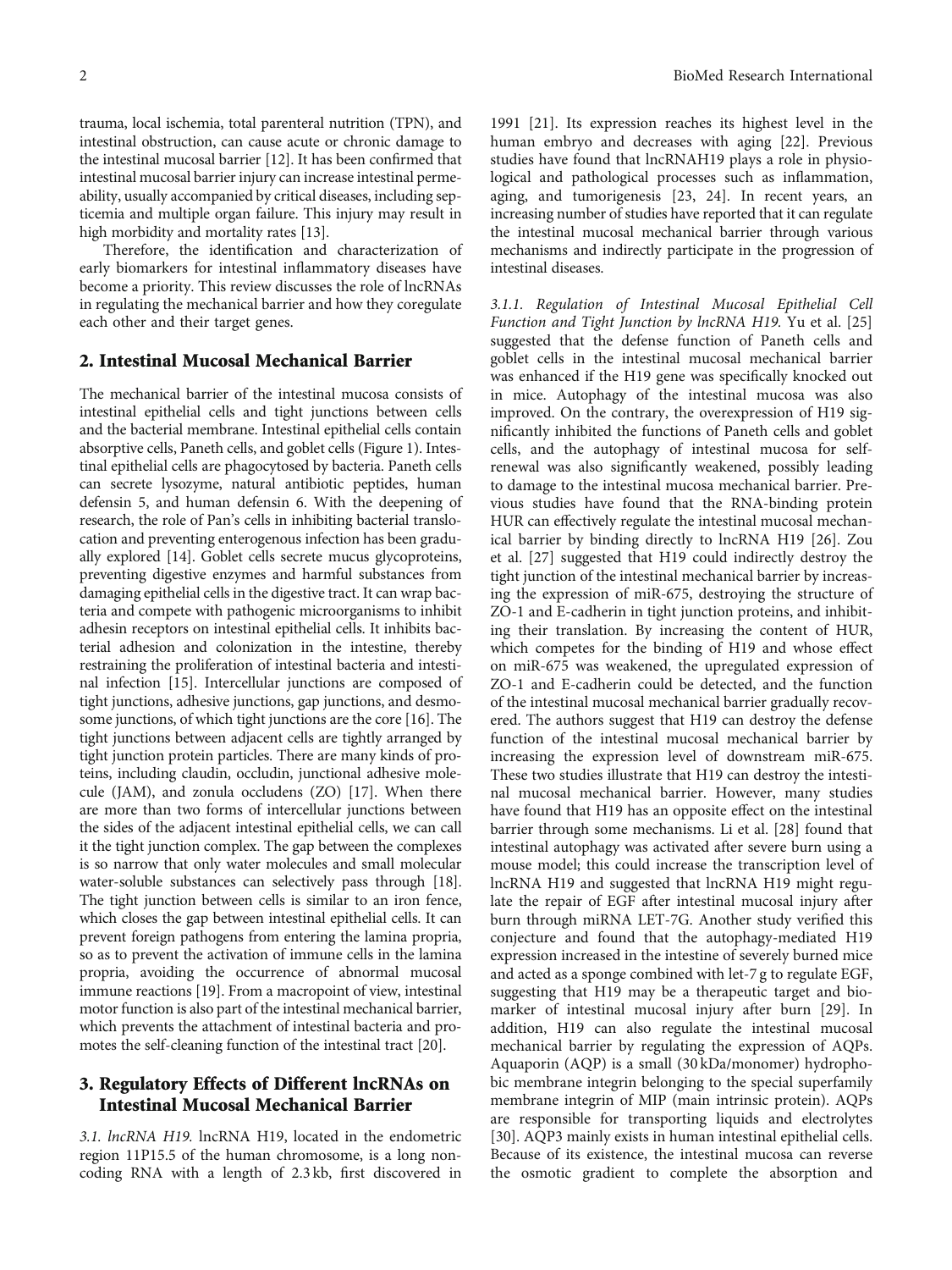<span id="page-2-0"></span>

Figure 1: The tight junction between intestinal mucosal epithelial cells and adjacent cells constitute the intestinal mucosal mechanical barrier jointly, which prevents intestinal microorganisms and foreign pathogens from entering the intestinal environment and prevents the occurrence of inflammation.

elimination of water to achieve the normal function of the intestine and the balance of human body fluid. Zhang et al. [\[31](#page-9-0)] found that cell permeability increased significantly after the knockout of AQP3 in a Caco-2 cell line, which may be related to the inhibition of tight junction proteins in the intestinal mucosal mechanical barrier, but the specific mechanism is still unclear. In addition, Chao et al. [[32](#page-9-0)] found that compared to healthy colon tissue, the expression of lncRNA H19, AQP1, and AQP3 in the colon tissue of patients with IBS-D decreased. The author further demonstrated that the expression of lncRNA H19 was positively correlated with AQP1 and AQP3. This experiment revealed that lncRNA H19 might participate in developing IBS-D by regulating the intestinal mucosal mechanical barrier. Geng et al. [[33\]](#page-9-0) detected the level of lncRNAH19 in intestinal tissues of IBD mice and humans and found that its expression level was significantly higher than that in normal tissues. H19 may promote the proliferation of intestinal epithelial cells and repair inflammatory mucosa by inhibiting the expression of p53 protein, microRNA34a, and let-7 and promote IEC proliferation and epithelial regeneration.

3.1.2. Inhibiting the Expression of Vitamin D Receptor (VDR). VDR is a nucleophilic protein that can mediate 1,25(OH) D and exerts its biological effects. In recent years, many studies have reported the involvement of VDR in the process of ulcerative colitis (UC) and other diseases [[34](#page-9-0)]. Furthermore, several studies have shown that  $1,25(OH)_{2}D_{3}$ can effectively prevent intestinal mucosal mechanical barrier damage [\[35\]](#page-9-0). Chen et al. [\[36\]](#page-9-0) detected the expression levels of H19, miR-675-5p, and VDR in 12 patients with UC. The results showed that, compared to normal tissues, the expression of VDR was significantly downregulated in patients with UC, while the expression of H19 was significantly increased. In an experimental study of the Caco-2 cell line, it was found that overexpressed lncRNA H19 could inhibit the expression of VDR by upregulating miR-675-5p. Yet, this effect could be partially weakened by the miR-675-5p inhibitor. Based on this, the authors inferred that lncRNA H19 could inhibit the expression of VDR and damage the intestinal mucosal mechanical barrier. At the same time, miR-675-5p mentioned in the experiment can only partially affect the effect of lncRNA H19. Therefore, the research on VDR mentioned above still needs to be further improved.

3.2. CCAT1-lncRNA. CCAT1-lncRNA, also known as colon cancer-associated transcript-1, was first found in colon cancer with a length of 2628 nucleotides and located on chromosome 8q24.2 [\[37\]](#page-9-0). CCAT1 is highly elevated in many types of cancers such as lung adenocarcinoma, gastric cancer, colorectal cancer, and esophageal squamous cell carcinoma and plays an important role in many biological processes, such as invasion, proliferation, drug resistance, migration, and survival [\[38](#page-9-0)–[42\]](#page-9-0). In the last few years, some studies have suggested that CCAT1 can inhibit the function of the intestinal mucosal mechanical barrier through some mechanisms, leading to intestinal diseases. The mechanism of CCAT1-induced malignant transformation of IBD into CRC has also been discovered for the first time. Ma and other studies have found that CCAT1 can promote high levels of myosin light chain kinase (MLCK) expression by acting as a molecular sponge of miRNA and competitively binding to miR-185-3p, leading to an increase in intestinal barrier permeability and the weakening of intestinal mucosal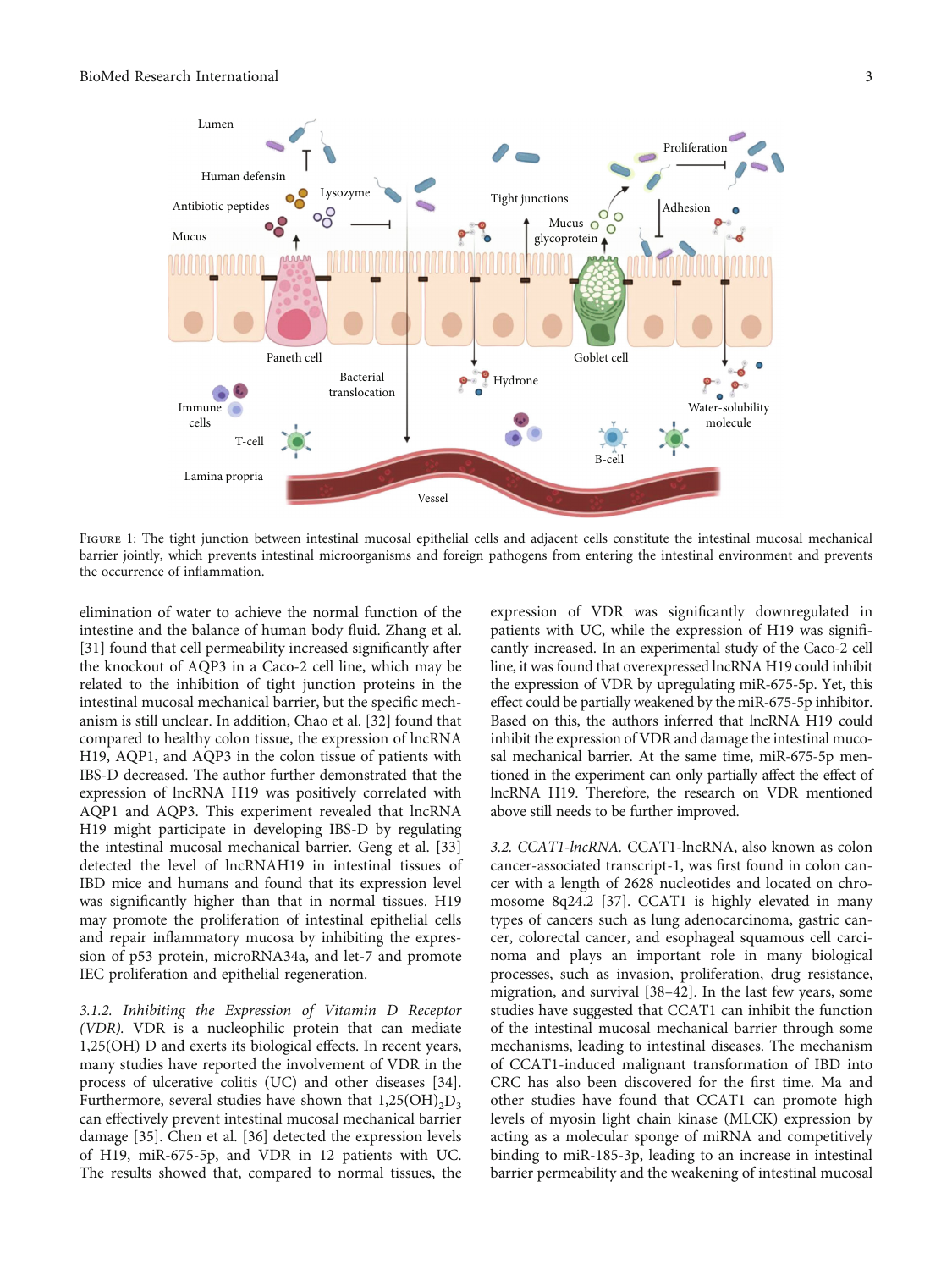barrier function in patients with IBD, resulting in malignant diseases [[43\]](#page-10-0).

3.3. PlncRNA1. PlncRNA1, also called CBR3AS1, located in the antisense region of carbonyl reductase 3 (CBR3), was first found to be upregulated in prostate cancer [\[44\]](#page-10-0). It has been confirmed that it is also associated with other types of cancer, such as retinoblastoma, colorectal, and liver cancers [[45](#page-10-0)–[47](#page-10-0)]. A recent study suggested that PlncRNA1 can regulate the expression of downstream miR-34c by cooperating with the Myc gene, indirectly enhancing the expression of zinc finger protein (MAZ), ZO-1, and occludin in tight junction proteins and enhance the mechanical barrier of the intestinal mucosa. The authors confirmed that the overexpression of PlncRNA1 enhances the defense of the intestinal mucosal barrier against sodium sulfate glucose (DSS) injury. The authors concluded that PlncRNA1 could regulate the tight junction protein of the intestinal mucosal mechanical barrier and enhance the defense function of the intestinal barrier by regulating the content of downstream miR-34c [\[48\]](#page-10-0).

3.4. lncRNA neat1. lncRNA neat1 is a nuclear-rich lncRNA located in accessory plaques [[49\]](#page-10-0), the integrity of accessory plaques [\[50\]](#page-10-0). Presently, studies have found that it is highly upregulated or downregulated in various tumor entities. Its main role is as a competitive endogenous RNA (Cerna) and competitive binding of tumor suppressor microRNA (miRNA). Sponge miRNA loses the ability to degrade, silence, or hinder its downstream, mainly carcinogenictargeted transcript translation, and finally promotes cancer occurrence [\[51\]](#page-10-0). A recent study detected lncRNA NEAT1 in the intestinal mucosa of patients with IBD and found that its expression level was significantly upregulated compared to that in normal tissues. After further study, the authors found that specific knockout of NEAT1 in IBD mice could significantly reduce abnormally increased intestinal permeability, mediate macrophage polarization through the exocrine pathway, and weaken intestinal inflammation. Finally, the authors concluded that lncRNA NEAT1 could increase intestinal permeability abnormally and promote the inflammatory response in IBD by destroying the intestinal mucosal mechanical barrier [\[52\]](#page-10-0).

3.5. lncRNA SPRY4-IT1. lncRNA SPRY4-IT1 is a 706 bplength transcript found first in a sequence of adipose tissue cDNA [\[53\]](#page-10-0). It has been further confirmed to be widely expressed in various human tissues, including the intestinal mucosa [\[54\]](#page-10-0). SPRY4-IT1 is transcribed from the SPRY4 gene in the intron region, but SPRY4-IT1 is completely different in structure from SPRY4mRNA [[55](#page-10-0)]. Previous studies have found that SPRY4-IT1 is highly expressed in various cancers, including melanoma [[54](#page-10-0)], colorectal cancer [\[56](#page-10-0)], breast cancer [[57\]](#page-10-0), and systemic scleroderma [\[58](#page-10-0)]. Currently, some studies have found that the lncRNA SPRY4-IT can regulate the intestinal epithelial barrier. Xiao et al. [\[59\]](#page-10-0) showed that lncRNA SPRY4-IT1 regulates intestinal epithelial barrier function by interacting with HUR and changing the expression of tight junction (TJ) proteins. In the in vitro experiment, the authors downregulated the expres-

sion of SPRY4-IT1. They found that the expression of TJ in the intestinal mucosal mechanical barrier was significantly inhibited, impairing the defense function of the intestinal barrier. On the contrary, increasing the expression level of SPRY4-IT1 in the intestinal mucosa not only prevented TJ inhibition induced by cecal ligation and perforation (CIP) but also protected the intestinal epithelial barrier from septic stress in vivo. The authors believe that SPRY4-IT1 is essential for maintaining the function of the intestinal mucosal mechanical barrier. Although it cannot increase the basic level of TJ proteins, it promotes the expression of tight junction proteins.

3.6. lncRNA uc.173. lncRNA (T-UCR), transcribed from UCR, originates from genomic elements located in many mammalian genomes, which is quite conservative in evolution; hence, it nickname, "dark matter" (DarkMaterial) in the human genome [\[60\]](#page-10-0). With the deepening of the study, researchers have found that it positively affects the intestinal mucosal mechanical barrier. Xiao et al. [[61](#page-10-0)] proposed that uc.173 downregulates the expression of miRNA195 in intestinal epithelial cells by destroying the stability of pri-miR195. They found that miRNA195 can inhibit the expression of many proteins (CDK4, CDK6, CCND1, STIM1, and WEE1), which are important for cell migration and proliferation and significantly hinder the renewal of the intestinal mucosal barrier. In summary, the authors drew the following conclusions: in the analysis of intestinal epithelial cells and mice, uc.173 noncoding RNAs regulate the intestinal mucosal barrier and stimulate intestinal epithelial renewal by reducing the abundance of miRNA195. Wang et al. [[62\]](#page-10-0) found that uc.173 can act as a natural bait for miR-29b, specifically binding to RNA, reducing its inhibitory effect on CLDN1mRNA, and promoting the translation of the tight junction protein claudin-1 (CLDN1) and the repair of the intestinal mucosal mechanical barrier.

3.7. lncRNA Bmp1. Mouse Bmp1 is a full-length 4464 bp gene located on chromosome 14qD2. It was first found in bones and has been reported to play a variety of functions in bone formation [[63](#page-10-0)]. Some studies have also found that this may be related to susceptibility to lung cancer [[64](#page-10-0)]. Presently, some studies have found that the expression of its transcriptional product lncRNABmp1 is significantly increased in a burn mouse model, and the Bmp1 content is upregulated after intestinal mucosal injury. Through the experiment, the authors concluded that Bmp1 overexpression has a protective effect on the intestine of scalded mice, which can significantly improve the proliferation and migration of IEC-6 or HIEC-6 cells of intestinal crypt epithelial cells in rats through the Bmp1/miR-128-3p/PHF6/PI3K/AKT pathway and promote the repair of intestinal mucosal mechanical barrier [[65](#page-10-0)]. This overexpression of lncRNA BMP1 can promote the repair of the intestinal mucosal barrier in burn patients.

3.8. lncRNA BC012900. In 2016, a study found for the first time that IBD is related to lncRNA, which is regulated by inflammatory stimulation and plays an important role in intestinal epithelial function. Wu et al. [\[66\]](#page-10-0) screened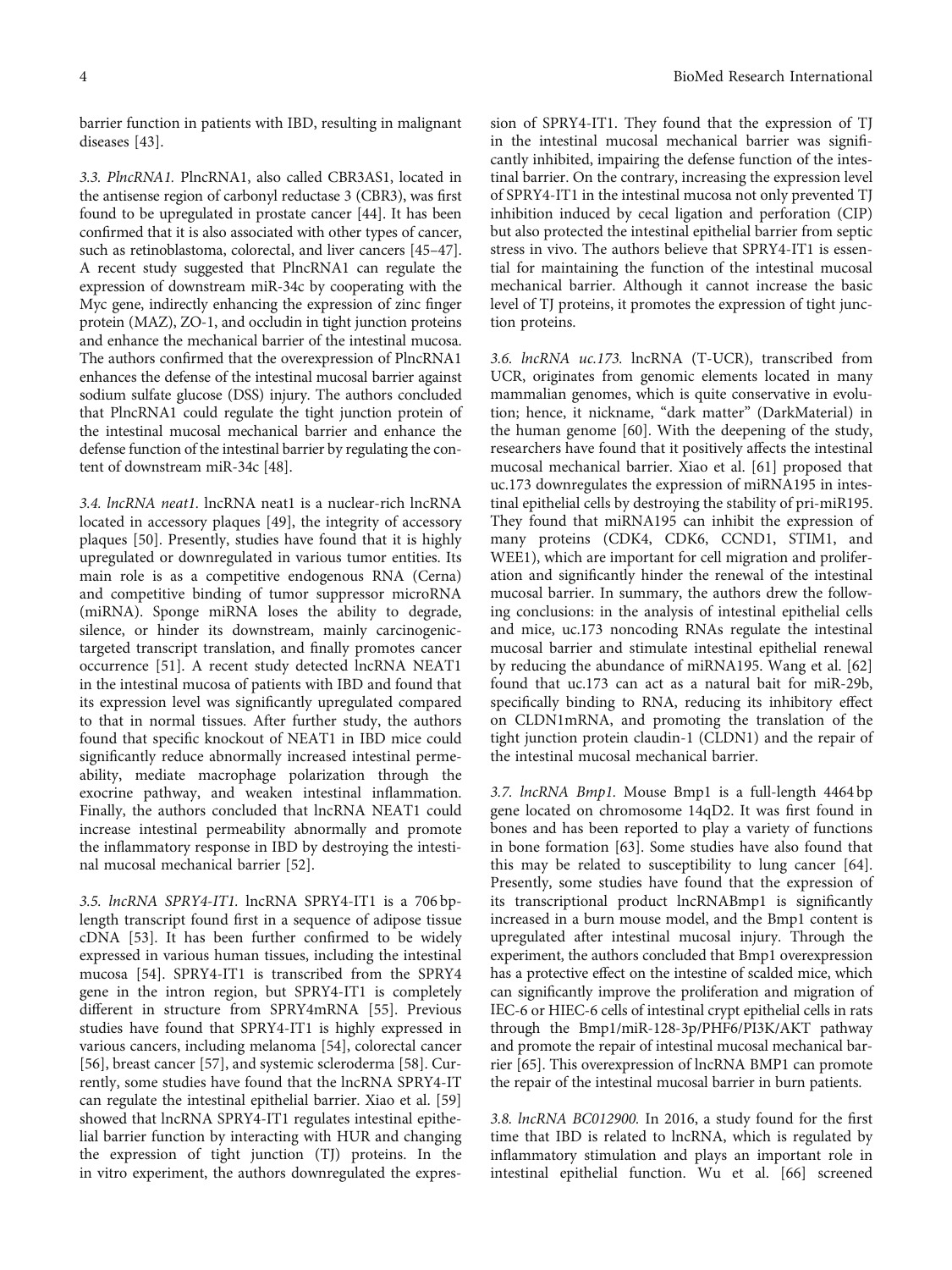17,000 lncRNA genomes. By detecting lncRNA microarray and quantitative RT-PCR, the authors found that compared to normal tissues, 455 lncRNAs were significantly differentially expressed in the colon tissues of patients with UC in the active stage, among which lncRNA BC012900 was selected. This study found that overexpression of BC012900 downregulated the proliferation of HCT116 and HT29 intestinal epithelial cell lines and increased the susceptibility of intestinal epithelial cells to apoptosis, which was reversed by knocking out BC012900 expression by siRNA. Finally, the author concluded that overexpression of lncRNABC012900 in epithelial cells could significantly inhibit cell proliferation and increase cell sensitivity to apoptosis (Table [1\)](#page-5-0).

# 4. lncRNA Participates in the Development of Intestinal Diseases by Regulating the Intestinal Mucosal Mechanical Barrier

4.1. lncRNA Participates in the Occurrence and Development of IBD by Regulating Intestinal Mucosal Mechanical Barrier

4.1.1. The Change of Intestinal Mucosal Permeability Is an Important Prodromal Symptom of IBD. Two new studies in 2020 have shown that changes in intestinal epithelial permeability in patients with IBD precede the onset of clinical symptoms, suggesting that specific interventions can be adopted to prevent IBD in the early stages of the disease [\[67](#page-10-0)]. Turpin et al. [\[68\]](#page-10-0) reported a 7-year study on asymptomatic first-degree relatives of 1420 patients with Crohn's disease (CD) and quantified the permeability of the intestinal mucosal mechanical barrier by the ratio of lactulose to mannitol excretion fraction (LMR). It was found that intestinal permeability in patients with Crohn's disease was significantly higher during the follow-up period than in healthy people without Crohn's disease. The second study conducted by Torres et al. [\[69\]](#page-10-0) examined serum samples from the Defense Department's Serum Bank (DoDSR), including Crohn's disease, ulcerative colitis (UC), and healthy individuals, and obtained a group of 51 protein biomarkers through data analysis. An IBD prediction model including hypothetical predictors (specific predictors cannot be determined) and protein biomarkers was established. When the AUROC is less than or equal to 0.76, the patient can predict the occurrence of Crohn's disease within 5 years; when the AUROC is less than or equal to 0.87, the patient can be diagnosed with Crohn's disease within one year at the earliest. These two studies suggest that the intestinal barrier function of patients with IBD has been disturbed a few years before clinical symptoms appeared, and the detection of intestinal permeability can alert us in advance of IBD occurrence.

4.1.2. The Injury of Intestinal Mucosal Mechanical Barrier Is a Typical Manifestation of IBD. By observing the lesion site of UC and CD patients, it was found that the tight junction structure of the lesion mucosa was most obviously destroyed [\[70](#page-10-0)], and the expression of occlusive tight junction protein was significantly downregulated, while the expression of

pore-like tight junction protein was increased. These processes are often positively correlated with IBD symptoms [\[71\]](#page-10-0). IBD also induces intestinal barrier damage by inducing epithelial cell death or apoptosis. UC patients and colitis mouse models were accompanied by apparent death and destruction of colonic epithelial cells; through the anatomy of these organizations, there are many crypt-like microabscesses composed of inflammatory cells and dead cells in the intestinal tract of IBD mice, which increases the perme-

ability of intestinal mucosal mechanical barrier in mice [[72](#page-11-0)]. In the past few years, an increasing number of studies have shown that lncRNAs are closely involved in the pathogenesis of IBD [\[73\]](#page-11-0). lncRNAs are involved in many processes of IBD, such as the regulation of intestinal epithelial cell apoptosis and intercellular tight junction proteins related to lipid metabolism (Figure [2\)](#page-6-0), thus regulating the permeability of the intestinal mucosal mechanical barrier [\[74\]](#page-11-0). Recent studies have reported that lncRNA CNN3-206 expression is increased in the intestinal tissue of CD patients. By acting as a molecular sponge to adsorb miR-212, activating the lncRNA CNN3-206-miR-212-Caspase10 regulatory network leads to increased apoptosis, migration, and invasion of intestinal epithelial cells [\[75\]](#page-11-0). Yang et al. [[76\]](#page-11-0) reported a new lncRNA named CRNDE, which can regulate the expression of downstream miR-495 and SOCS1, indirectly induce apoptosis of intestinal mucosal epithelial cells and aggravate the inflammatory response in IBD.

4.2. lncRNA Participates in Colorectal Cancer by Regulating Intestinal Mucosal Mechanical Barrier. Intestinal mucosal mechanical barrier deficiency can lead to direct contact between intestinal and luminal pathogens and toxins, thus promoting intestinal inflammation [\[77\]](#page-11-0). In addition, studies have shown that intestinal mucosal mechanical barrier injury can greatly increase IBD risk and colorectal cancer in mice, revealing the importance of the intestinal mucosal mechanical barrier in regulating inflammation and tumor process [\[78](#page-11-0)]. Current studies have found that the claudin family of intestinal mucosal mechanical barrier compact proteins is associated with different types of tumors, including breast cancer, prostate cancer, ovarian cancer, pancreatic cancer, gastric cancer, and colorectal cancer [\[79](#page-11-0)–[81\]](#page-11-0). They may provide a signal pathway that connects the inside and outside of the cell and induces the proliferation and migration of cancer cells [\[82](#page-11-0)]. Mees et al. detected the content of tight junction proteins in the colon tissue of colorectal cancer patients with a history of UC and found that the expression of Claudin1,3,4 and *β*-catenin in patient tissue was significantly higher than that in healthy tissue [[83](#page-11-0)]. Garcia-Hernandez et al. [[84](#page-11-0)] found that when mucosal inflammation occurred, the expression of claudin-1, -2, and-18 in the intestinal epithelium increased, while the expression of claudin-3, -4, -5, -7, -8, and-12 decreased. The destruction of tight junction proteins in IBD tissue can often reflect the severity of inflammation and the prognosis of patients to a certain extent, and inflammation is also an important risk factor affecting the progression of inflammatory bowel disease and colorectal cancer. Many studies have found that lncRNAs can participate in the development of colorectal cancer by regulating claudin protein in the intestinal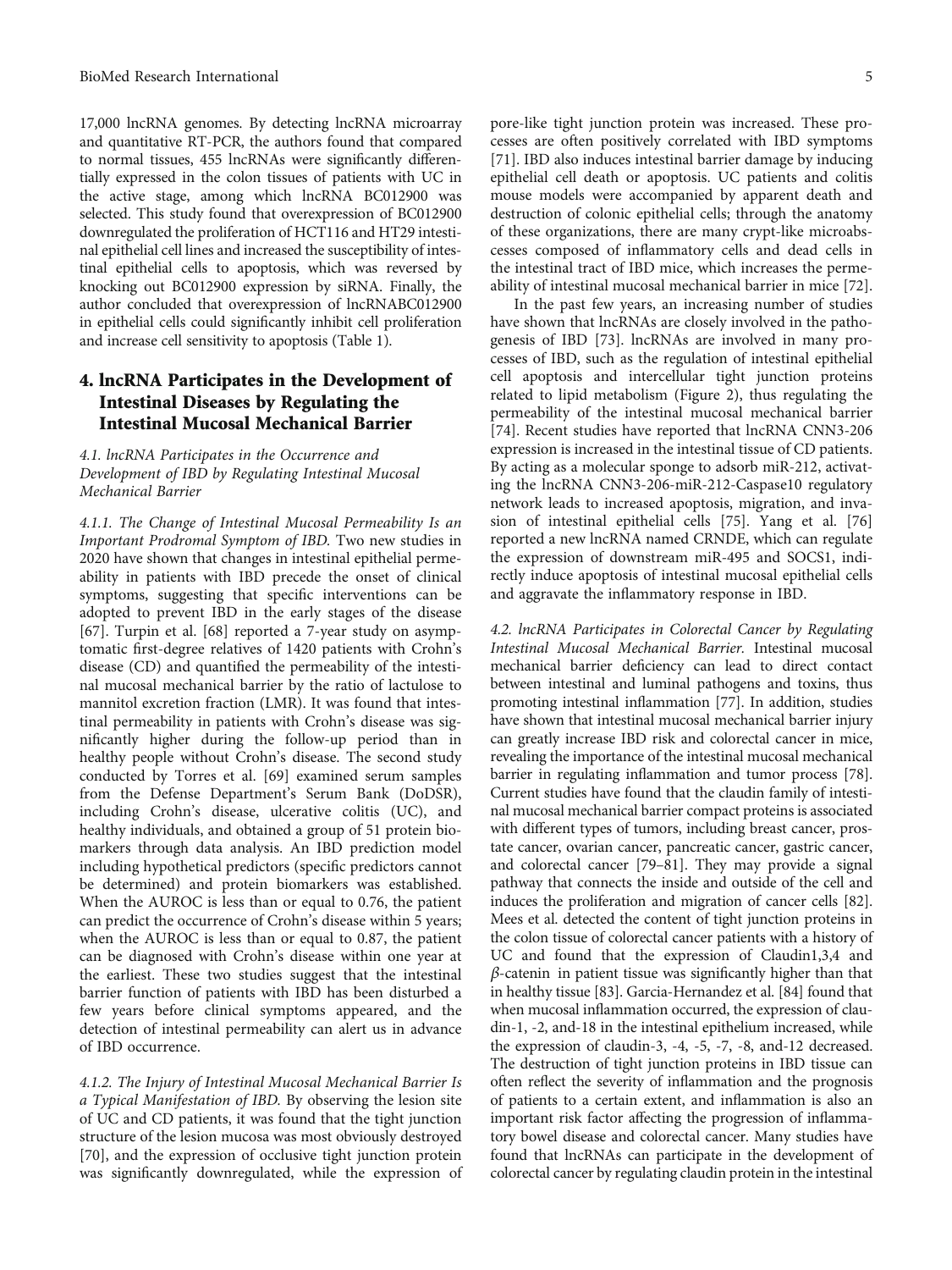<span id="page-5-0"></span>

| lncRNA          | Impact on the<br>barrier | Regulation<br>methods | Action object                  | Functions                                                                                                                                                                              |
|-----------------|--------------------------|-----------------------|--------------------------------|----------------------------------------------------------------------------------------------------------------------------------------------------------------------------------------|
| H19             |                          | Direct                | Paneth cell and<br>goblet cell | Promote autophagy of small intestinal mucosa [25].                                                                                                                                     |
|                 | $\downarrow$             | Indirect              | $miR-675$                      | Inhibit the expression of TJ ZO-1 and E-cadherin, resulting<br>in epithelial barrier dysfunction [27].                                                                                 |
| H <sub>19</sub> |                          | Indirect              | miRNA LET-7G                   | Promote the repair of intestinal epithelial mucosa after burn [29].                                                                                                                    |
|                 |                          | Direct                | AQP1, AQP3                     | Promote the expression of AQP and maintain the stability of<br>intestinal mucosal mechanical barrier [32].                                                                             |
|                 |                          | Indirect              | P53, miRNA34a,<br>$let-7$      | Promote IECs proliferation and epithelial regeneration [33].                                                                                                                           |
|                 |                          | Indirect              | $miR-675-5p$                   | Intestinal mucosal barrier damage caused by inhibition of<br>VDR expression [36].                                                                                                      |
| CCAT1           |                          | Indirect              | miR-185-3p                     | Increase the permeability of intestinal barrier and destroy<br>the function of intestinal barrier [43].                                                                                |
| PlncRNA1        |                          | Direct                | MAZ, ZO-1,<br>occludin         | Significantly enhance the protective function of intestinal barrier<br>against sodium sulfate paste (DSS) injury [48].                                                                 |
| neat1           |                          | Direct                | IEC macrophages                | Participate in inflammatory response by regulating intestinal<br>epithelial barrier and exocrine-mediated macrophage<br>polarization [52].                                             |
| SPRY4-IT1       | ↑                        | Direct                | TJ                             | Change the expression of tight junction (TJ) protein to<br>enhance the function of intestinal epithelial barrier [59].                                                                 |
| uc.173          | ↑                        | Indirect              | miRNA195 miR-29b               | Promote the translation of TJ claudin-1 (CLDN1) and the<br>repairment of intestinal mucosal mechanical barrier [61].                                                                   |
| Bmp1            |                          | Indirect              | miR-128-3p                     | Increase the proliferation and migration of IEC-6 or HIEC-6 cells<br>in rat intestinal crypt epithelial cells and promote the repair<br>of intestinal mucosal mechanical barrier [65]. |
| BC012900        |                          | Direct                | <b>IECs</b>                    | Inhibit the proliferation of intestinal epithelial cells and increase the<br>sensitivity of cells to apoptosis [66].                                                                   |

Table 1: Regulatory effect and mechanism of different lncRNAs on intestinal mucosal mechanical barrier.

mucosal mechanical barrier. The lncRNA CCAT-1 mentioned earlier in this paper is closely related to the occurrence and development of CRC. It has been found that in patients with colorectal cancer, CCAT1 can modulate MLCK in a miR-185-3p-dependent manner, regulate the role of tight junction proteins including claudin and ZO-1 in the distribution of MLCK, increase intestinal epithelial TJ permeability, and promote the malignant change of IBD [[43](#page-10-0)]. lncRNA SPRY4-IT1 showed a similar effect. Some studies have suggested that it inhibits the translation of claudin-1, claudin-3, jam-1, and occludin in intestinal barrier tight junction proteins, reduce their stability, and lead to intestinal mechanical barrier dysfunction and promote the progression of colorectal cancer [\[59\]](#page-10-0). The lncRNA UC.173 plays the opposite role. lncRNA UC.173 can act as a molecular sponge of miR-29b that specifically binds to it, reducing its inhibitory effect on CLDN1 mRNA, promoting the expression of claudin-1, and indirectly repairing the damaged intestinal mucosal machinery barrier function to improve the symptoms of colorectal cancer patients [\[62\]](#page-10-0).

4.3. lncRNA Participates in the Occurrence and Development of IBS-D by Regulating Intestinal Mucosal Mechanical Barrier. Irritable bowel syndrome with diarrhea (IBS-D) is

the most common subtype of IBS. Patients often experience greater mental stress and psychological problems to a certain extent [[85](#page-11-0)]. The intestinal permeability of IBS-D patients is often elevated, which is considered to be one of the causes of diarrhea [[86](#page-11-0)]. In recent years, a growing number of studies have discovered that IBS-D occurrence is related to the intestinal mucosal mechanical barrier. An animal experiment confirmed that intestinal permeability was significantly increased in IBS-D mice [[87](#page-11-0)]. Chao and Zhang's study also confirmed that IBS-D is caused by increased intestinal mucosal permeability, which could be related to the low expression of AQP 1, 3, 8 [\[88\]](#page-11-0). In particular, there is a significant correlation between the reduction in AQP3 and diarrhea symptoms [\[89\]](#page-11-0). Aquaporin exists mainly in human intestinal epithelial cells and plays an important role in maintaining the normal function of the intestinal tract [[90\]](#page-11-0). We previously detected the expression levels of lncRNAH19, AQP1, and AQP3 in the colon of patients with IBS-D; we found that their expressions were significantly downregulated; we then demonstrated that their reduction is proportional through cell experiments. This suggests that the downregulation of lncRNA H19 affects the expression of AQP1 and AQP3, enhances the permeability of the intestinal mucosal mechanical barrier, and may be involved in IBS-D development [\[32\]](#page-9-0).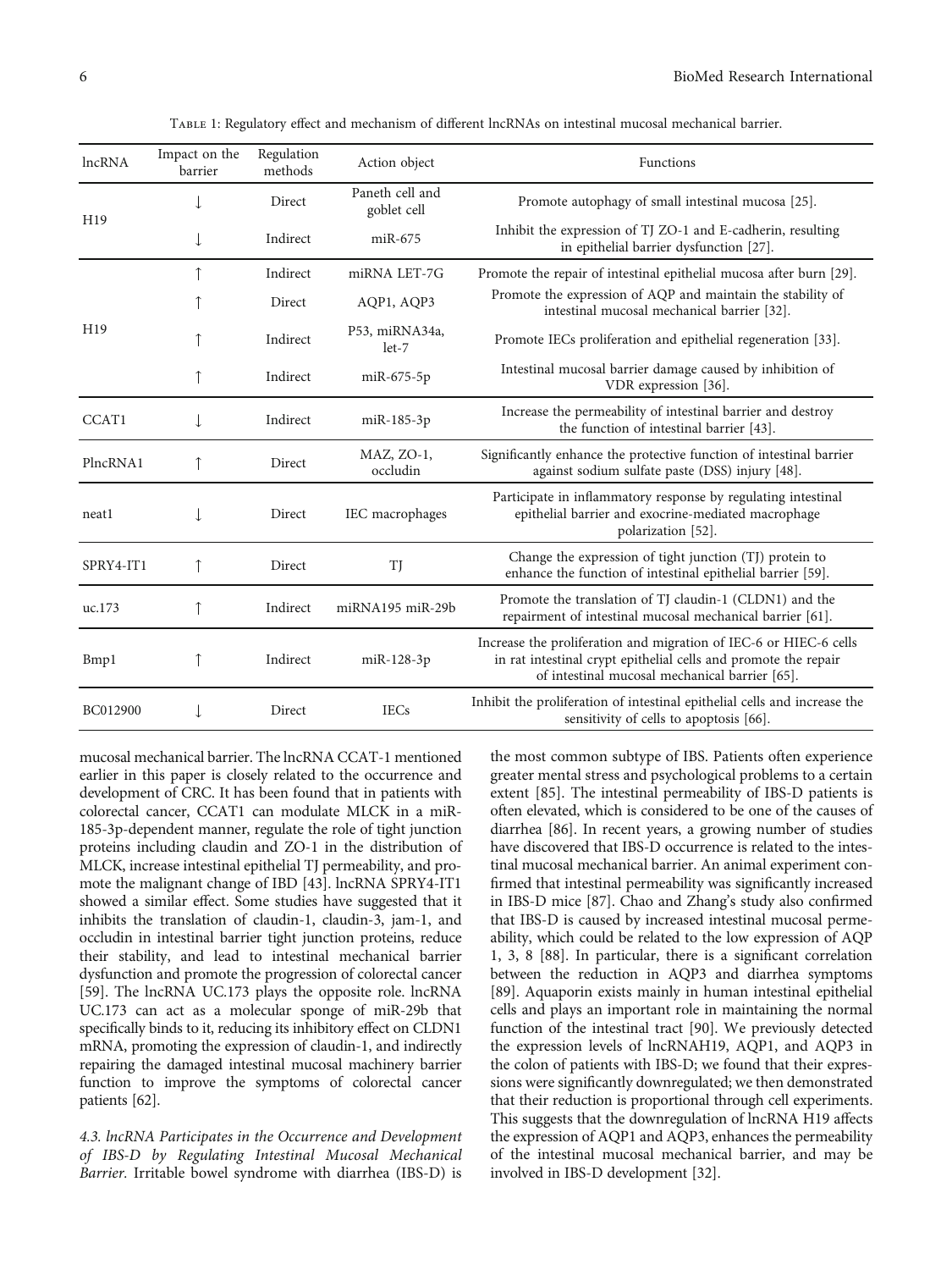<span id="page-6-0"></span>

Figure 2: lncRNAs regulate the intestinal mucosal barrier directly (directly regulating TJ protein or AQPs) or indirectly (through miRNAs or other intermediates). The destruction of intestinal mucosal barrier participates in the progression of intestinal diseases such as IBD, colorectal cancer, and celiac disease through immune inflammatory reaction, toxin invasion, and flora translocation.

4.4. lncRNA Participates in the Progression of Celiac Disease by Regulating the Homeostasis of Intestinal Mucosal Mechanical Barrier. Celiac disease, also known as gluten allergy, is an autoimmune digestive tract disease typically characterized by intestinal inflammation and intestinal mucosal damage [\[91](#page-11-0)]. Castellanos-Rubio et al. [[92\]](#page-11-0) reported a lncRNA, lnc13, which contains a haplotype block associated with celiac disease and inhibits the expression of certain inflammatory genes under steady-state conditions. Lnc13 regulates gene expression by binding to hnRNPD, a member of the widely expressed heterogeneous ribonucleoprotein (HnRNP) family. The level of lnc13 decreased under stimulation, allowing the expression of inflammatory genes to increase. The authors believe that lnc13 plays an important role in maintaining intestinal mucosal barrier function, and the downregulation of lnc13 expression leads to the impairment of intestinal mucosal barrier function and an increase in intestinal barrier permeability. The level of LNC13 in small intestinal biopsies from patients with celiac disease was significantly decreased, suggesting that the downregulated expression of LNC13 may be one of the causes of inflammation in celiac disease. It has also been found that the noncoding regions of celiac disease-related SNPs can produce long noncoding RNAs (lncRNAs), many of which are regulators of gene expression. Many disease-related SNPs located in lncRNAs change their secondary structures or affect their expression levels, thus affecting their regulatory function, destroying the homeostasis of the intestinal mucosal barrier, thus promoting the development of the disease [\[93\]](#page-11-0). Recently, Santin et al. [\[94](#page-11-0)] reported a lncRNA with a new extraceliac risk variant named HCG14, which can regulate the expression of NOD1 in an allele-specific manner. NOD1, a member of the NOD-like receptor (NLR) family, is one of the most studied pathogen recognition receptors (PRRs). It acts as the first

barrier against pathogens in several other tissues, including the intestinal tract. However, the mechanism underlying the increased risk of CD caused by HCG14 is still unknown and needs to be further explored.

## 5. lncRNA as a New Diagnostic and Therapeutic Marker of Inflammatory Bowel Disease

5.1. lncRNA as a New Diagnostic Marker of Inflammatory Bowel Disease. At present, IBD diagnosis lacks convincing gold standards. Routine diagnosis of IBD includes clinical symptom assessment combined with endoscopy, histology, serology, and radiology [\[95\]](#page-11-0). At the same time, IBD lacks specific biomarkers, often leading to misdiagnosis and delayed treatment. lncRNAs are a valuable diagnostic marker for various diseases. Its abundance in vivo is high and can be quickly detected by common molecular biological techniques, and has relative stability and tissue specificity [\[96\]](#page-11-0). Currently, many studies on IBD, colon biopsy, and lncRNA map data from blood samples suggest significant differences between the disease group and the healthy group [\[97\]](#page-11-0). By detecting lncRNAs, we can classify IBD subtypes and determine whether IBD is active. It is hoped that noninvasive lncRNAs based on humoral fluid can be used as biomarkers [[98](#page-11-0)]. This utility improves our ability to diagnose IBD greatly and enables us to predict the occurrence of IBD before its clinical symptoms appear. In addition, because the pathological process of IBD is very complex, a single lncRNA corresponding to a certain stage is not sufficient to meet the needs of clinical diagnosis. Therefore, the combination of several candidate lncRNAs from different tissue sources and available biomarkers may be necessary to provide an accurate diagnosis. Overall, we can increase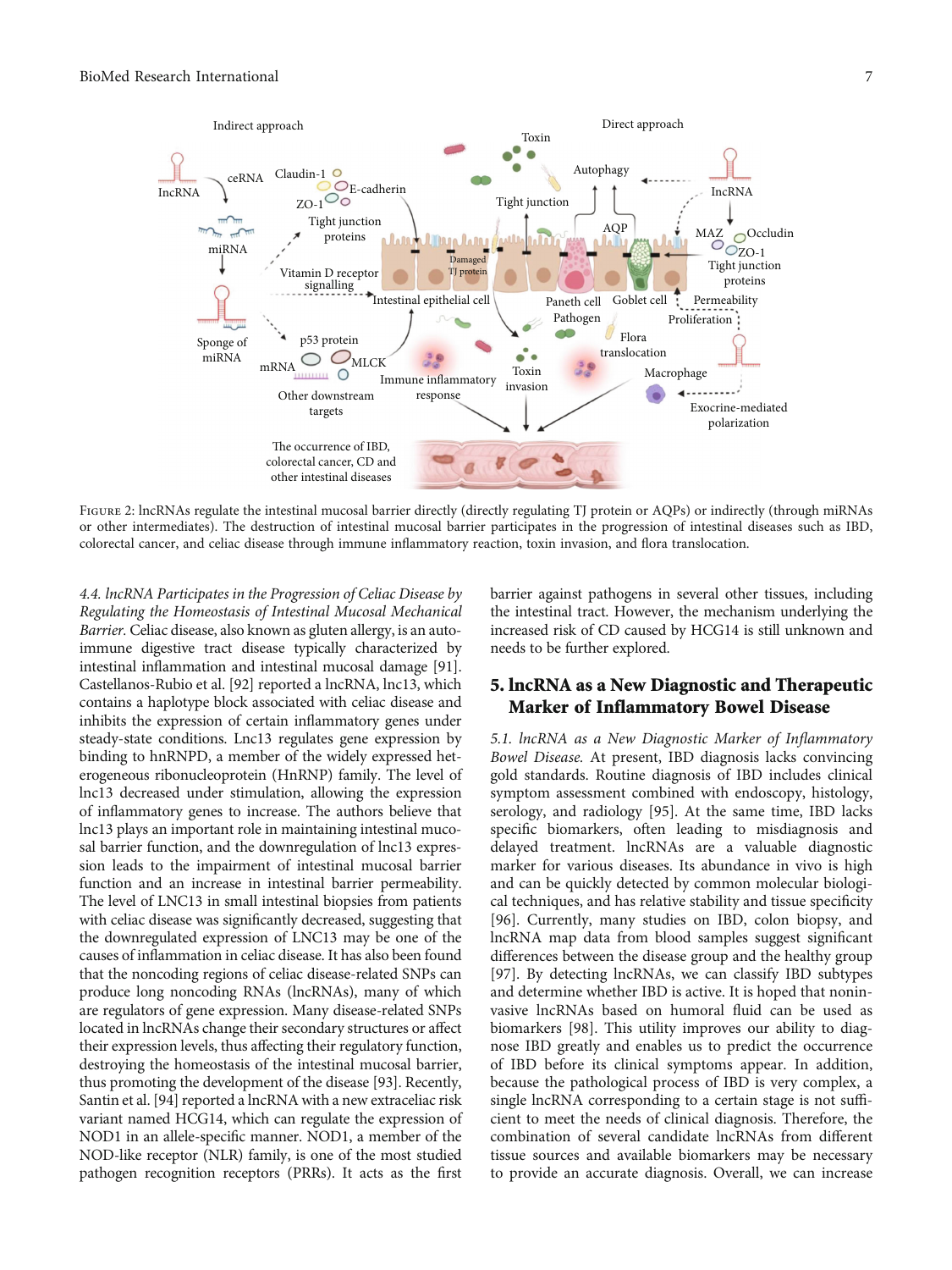| Intestinal<br>disease | Related<br><b>lncRNA</b> | Regulating mechanism                         | A potential role as a marker of diagnosis or treatment                                                                                                                                                                                                    |
|-----------------------|--------------------------|----------------------------------------------|-----------------------------------------------------------------------------------------------------------------------------------------------------------------------------------------------------------------------------------------------------------|
|                       | CNN3-206                 | Caspase10 regulatory network                 | The lncRNA CNN3-206-miR-212- In intestinal lesions of patients with Crohn's disease, the expression<br>of lncRNA CNN3-206 is significantly increased [74].                                                                                                |
| <b>IBD</b>            | <b>CRNDE</b>             | miR-495 and SOCS1                            | Indirectly induce apoptosis of intestinal mucosal epithelial cells<br>and aggravate the inflammatory response of IBD, can be used as<br>a potential therapeutic target [75].                                                                              |
|                       | <b>NAIL</b>              | $p38$ and NF $\kappa$ B                      | Targeted knockout of NAIL can inhibit the expression of<br>downstream inflammatory factors and greatly reduce the intestinal<br>inflammatory response in patients with IBD [102].                                                                         |
|                       | CCAT-1                   | miR-185-3p<br>Claudin, ZO-1                  | In patients with colorectal cancer, the expression of CCAT<br>is significantly increased, and the intestinal barrier function can<br>be significantly improved by inhibiting its expression [42].                                                         |
| Colorectal<br>cancer  | SPRY4-IT1                | Claudin-1, claudin-3, occludin,<br>and jam-1 | SPRY4-IT1 can destroy intestinal TJ and cause intestinal epithelial<br>barrier dysfunction, which can be used as a potential therapeutic<br>target $[84]$ .                                                                                               |
|                       | UC.173                   | $miR-29b$                                    | Promoting the expression of uc.173 can advance the translation<br>of TJ, claudin-1 (CLDN1), promotes the repair of intestinal<br>mucosal mechanical barrier, and is beneficial to the improvement<br>of symptoms in patients with colorectal cancer [61]. |
| IBS-D                 | H <sub>19</sub>          | AQP 1, 3, 8                                  | Inhibiting H19 expression can significantly promote AQP1, AQP3,<br>and AQP8 expression and significantly improve intestinal barrier<br>function in IBS-D mice [87].                                                                                       |
| Celiac disease        | Lnc13                    | hnRNPD                                       | The expression of LNC13 in intestinal biopsies of patients with<br>celiac disease was significantly decreased, suggesting that the<br>downregulated expression of LNC13 may be one of the causes<br>of inflammation of celiac disease [91].               |
|                       | HCG14                    | NOD1                                         | The content of HCG14 in intestinal tract of patients with celiac<br>disease increased significantly, suggesting its potential value as a<br>diagnostic index of celiac disease [93].                                                                      |

Table 2: Summary and mechanism of lncRNA as a marker for diagnosis and treatment of various intestinal diseases.

the likelihood of introducing reliable lncRNAs as IBD biomarkers through a larger cohort study of tissue biopsies and body fluids.

5.2. lncRNA as a Potential Therapeutic Target for Inflammatory Bowel Disease. lncRNAs are potential therapeutic targets for IBD. Downregulation of lncRNA by RNA interference or forced overexpression of lncRNA by appropriate vectors may affect the IBD process [[99](#page-11-0)]. Although initial successes in treating intestinal diseases based on lncRNAs have been made in animal studies, these methods have not been proven feasible and safe in the clinic. Currently, immunosuppressant or hormone therapy is the main treatment for IBD [\[100](#page-11-0)]. Recent studies have shown that repairing the intestinal mucosal mechanical barrier can induce continuous clinical remission in patients with IBD, reduce the number of hospitalizations and operations, and improve the quality of life of patients [\[101](#page-11-0)]. Therefore, repairing the mechanical barrier of the damaged intestinal mucosa by artificially interfering with the expression of lncRNA has become an important research direction in the treatment of IBD. In recent years, there has been a new understanding of the role of lncRNAs in the inflammatory mechanism of IBD [\[102](#page-11-0)]. However, little is known about the key regulators that activate, fine-tune, or turn off NF*κ*B activity under inflammatory conditions. Akıncılar et al. [\[103](#page-12-0)] designed

the first genetic screening method to identify the specific lncRNA of NF*κ*B and found a conservative lncRNA named NAIL. After a series of experiments, the authors found that NAIL can cooperate with another inflammatory factor, P38, to activate NF-*κ*B and induce progenitor cells to differentiate into immature myeloid cells in the bone marrow, macrophages reassemble to the inflammatory region, and express inflammatory genes in colitis. Inactivated lncRNA NAIL can reduce the inflammatory response in colitis mice, suggesting that NAIL is an ideal target and biomarker for treating inflammatory bowel disease and other inflammation-related diseases.

5.3. lncRNA Can Be Used as a Marker for the Diagnosis and Treatment of Other Intestinal Diseases. In addition to IBD, lncRNAs can also be used as markers for diagnosing and treating other intestinal diseases such as colorectal cancer and celiac disease (Table 2). In the pathogenesis of colorectal cancer, many lncRNAs compete with specific mRNAs in binding to miRNAs. These lncRNA-miRNA-mRNA competitive endogenous RNA networks form a complex and highly regulated mechanism to control gene expression and cell function [\[104](#page-12-0)]. lncRNA members of this network are often involved in the advanced stage of colorectal cancer (such as CACS15, CYTOR, HOTAIR, MALAT1, TUG1, NEAT1, and MIR17HG) [[105](#page-12-0)]. These lncRNAs may be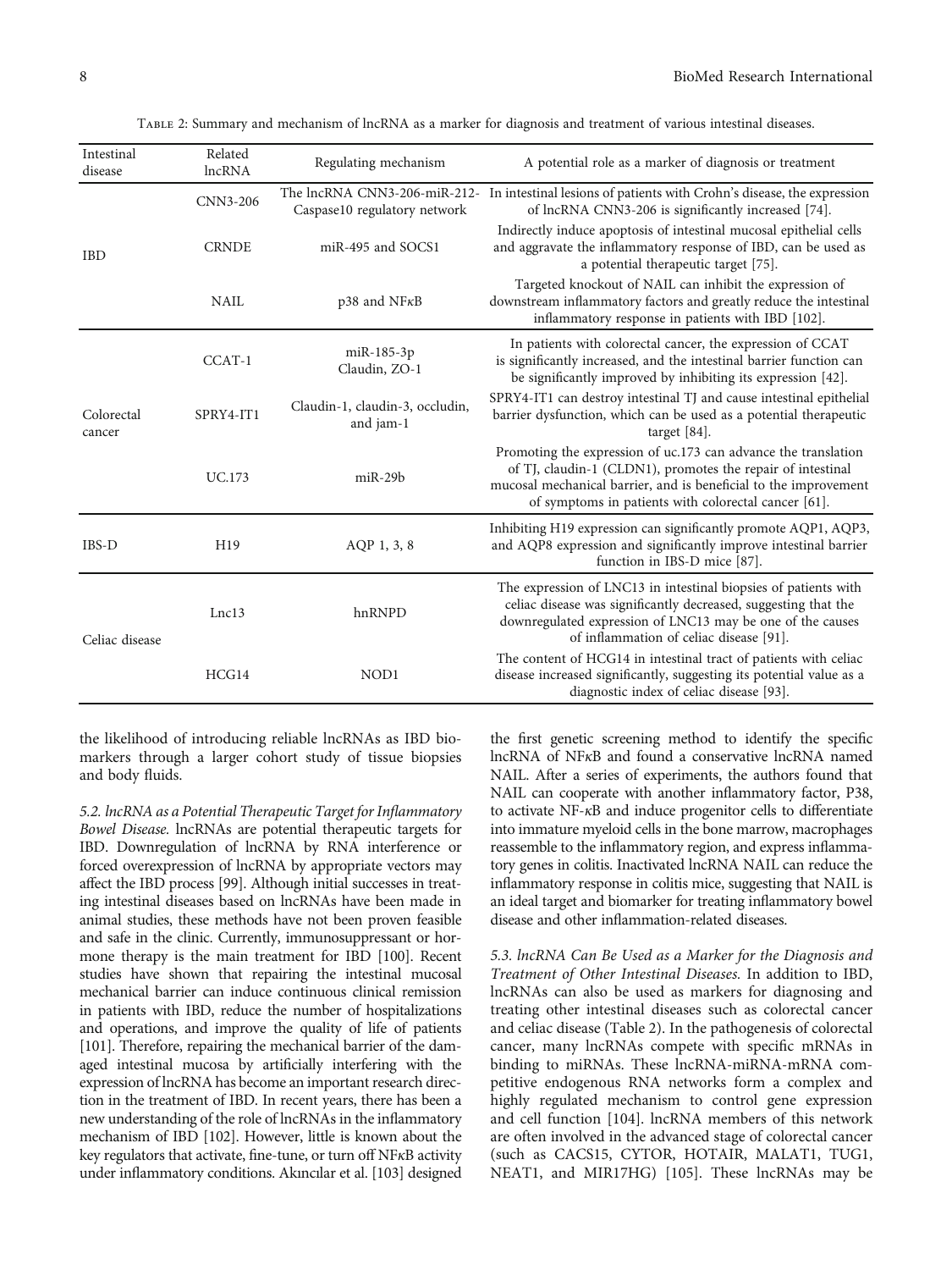<span id="page-8-0"></span>effective prognostic biomarkers. More importantly, the knockout or overexpression of these members in the colorectal cancer-related Cerna network significantly inhibits colorectal cancer progression, indicating their potential as therapeutic targets for colorectal cancer. In celiac disease, researchers propose that increasing the content of lnc13 can inhibit the expression of inflammatory genes associated with celiac disease, revealing the potential of lnc13 as a potential target for the diagnosis and treatment of celiac disease [\[91\]](#page-11-0).

## 6. Summary and Outlook

The intestinal mucosal mechanical barrier is the most important barrier to prevent trillions of microorganisms, foreign antigens, and viruses from entering the intestinal environment. Its existence maintains the delicate dynamic balance between intestinal microorganisms and host epithelial cells, and plays a very important role in preventing intestinal mucosal damage. Damage to the intestinal mucosal mechanical barrier often leads to intestinal disease. As a rising star molecule in biology, lncRNAs have been shown to regulate various physiological and pathological processes. With the continuous progress of high-throughput sequencing technology [\[106\]](#page-12-0), a growing number of lncRNAs have been annotated, but the functions of most lncRNAs remain unclear. Therefore, the study of lncRNAs is a broad unknown territory, which is of great research value and significance. In recent years, an increasing number of studies have revealed that lncRNAs have a regulatory effect on the intestinal mucosal mechanical barrier, and an increasing number of regulatory mechanisms are being found [\[107](#page-12-0)]. For example, various lncRNAs, including H19, regulate the function of intestinal epithelial cells and destroy the tight junctions between cells, resulting in an abnormal increase in the permeability of the intestinal mucosal mechanical barrier and affecting the normal function of the intestinal barrier. At the same time, injury to the intestinal mucosal mechanical barrier often leads to intestinal inflammatory diseases. A recent study found that the enhancement of intestinal mucosal mechanical barrier permeability is an important precursor of intestinal changes in patients with IBD and often occurs several years earlier. Presently, there is a lack of a gold standard for the diagnosis and treatment of IBD, which makes it urgent to find a specific marker for IBD diagnosis and treatment. Due to the gradual progress of high-throughput detection methods for lncRNA, the difficulty of detection and intervention of specific lncRNAs is significantly reduced, greatly improving the possibility of lncRNA becoming a new diagnostic and therapeutic target for IBD. Recently, there has been a breakthrough in studying the mechanism of inflammation caused by lncRNAs. Some studies [[85](#page-11-0)] have found that lncRNAs play a very significant role in the process of activating intestinal inflammatory genes. We have every reason to believe that the diagnosis and treatment of intestinal diseases will have a broad and bright prospect in the near future through specific detection and monitoring of the corresponding lncRNA.

## Conflicts of Interest

The authors declare that they have no conflicts of interest.

#### Authors' Contributions

S C, B H, and S Z were involved in the conception of the study. S C, C Z, and R H were involved in writing the article. S C, L X, and S Z critically revised the manuscript. All authors read and approved the final manuscript. S C, C Z, and B H were co-first authors and contributed equally to this work.

#### Acknowledgments

This work was supported in part by the National Natural Science Foundation of China (81973598, 82074186, and 82074214). Funding was also provided by the Medicine and Health Science and Technology Plan Projects in Zhejiang Province (2021KY834) and Research Fund Project of Zhejiang Chinese Medical University (2019ZY02 and 2020ZG41).

#### References

- [1] F. Kopp and J. T. Mendell, "Functional classification and experimental dissection of long noncoding RNAs," Cell, vol. 172, no. 3, pp. 393–407, 2018.
- [2] J. E. Wilusz, S. M. Freier, and D. L. Spector, "3<sup>'</sup> End Processing of a Long Nuclear-Retained Noncoding RNA Yields a tRNA-like Cytoplasmic RNA," Cell, vol. 135, no. 5, pp. 919– 932, 2008.
- [3] R. W. Yao, Y. Wang, and L. L. Chen, "Cellular functions of long noncoding RNAs," Nature Cell Biology, vol. 21, no. 5, pp. 542–551, 2019.
- [4] B. Uszczynska-Ratajczak, J. Lagarde, A. Frankish, R. Guigó, and R. Johnson, "Towards a complete map of the human long non-coding RNA transcriptome," Nature Reviews. Genetics, vol. 19, no. 9, pp. 535–548, 2018.
- [5] L. Statello, C. J. Guo, L. L. Chen, and M. Huarte, "Gene regulation by long non-coding RNAs and its biological functions," Nature Reviews. Molecular Cell Biology, vol. 22, no. 2, pp. 96– 118, 2021.
- [6] D. Wang, Y. Chen, M. Liu et al., "The long noncoding RNA Arrl1 inhibits neurite outgrowth by functioning as a competing endogenous RNA during neuronal regeneration in rats," The Journal of Biological Chemistry, vol. 295, no. 25, pp. 8374–8386, 2020.
- [7] B. Pang and Y. Hao, "Integrated analysis of the transcriptome profile reveals the potential roles played by long noncoding RNAs in immunotherapy for sarcoma," Frontiers in Oncology, vol. 11, 2021.
- [8] S.‐. Y. Li, Y. Zhu, R.‐. N. Li et al., "LncRNA Lnc-APUE is repressed by HNF4*α*and promotes G1/S phase transition and tumor growth by regulating MiR-20b/E2F1 axis," Advanced Science, vol. 8, no. 7, article 2003094, 2021.
- [9] C. Wang, Q. Li, and J. Ren, "Microbiota-immune interaction in the pathogenesis of gut-derived infection," Frontiers in Immunology, vol. 10, p. 1873, 2019.
- [10] M. Vancamelbeke and S. Vermeire, "The intestinal barrier: a fundamental role in health and disease," Expert Review of Gastroenterology & Hepatology, vol. 11, no. 9, pp. 821–834, 2017.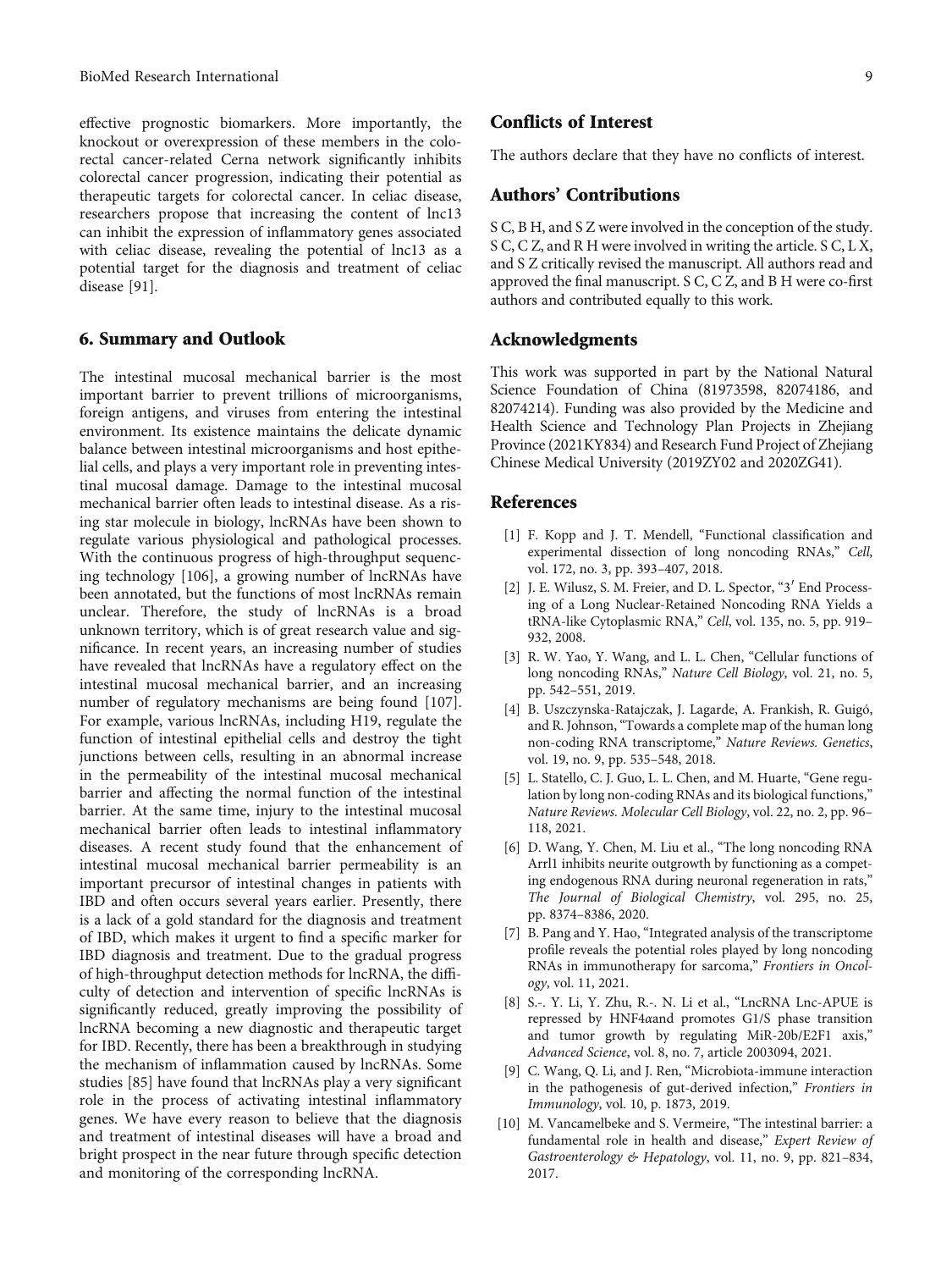- <span id="page-9-0"></span>[11] M. A. Odenwald and J. R. Turner, "The intestinal epithelial barrier: a therapeutic target?," Nature Reviews. Gastroenterology & Hepatology, vol. 14, no. 1, pp. 9–21, 2017.
- [12] J. R. Turner, "Intestinal mucosal barrier function in health and disease," Nature Reviews. Immunology, vol. 9, no. 11, pp. 799–809, 2009.
- [13] J. Lee, J.-H. Mo, K. Katakura et al., "Maintenance of colonic homeostasis by distinctive apical TLR9 signalling in intestinal epithelial cells," Nature Cell Biology, vol. 8, no. 12, pp. 1327– 1336, 2006.
- [14] S. R. Lueschow and S. J. McElroy, "The Paneth cell: the curator and defender of the immature small intestine," Frontiers in Immunology, vol. 11, p. 587, 2020.
- [15] H. A. McCauley and G. Guasch, "Three cheers for the goblet cell: maintaining homeostasis in mucosal epithelia," Trends in Molecular Medicine, vol. 21, no. 8, pp. 492–503, 2015.
- [16] T. Paradis, H. Bègue, L. Basmaciyan, F. Dalle, and F. Bon, "Tight junctions as a key for pathogens invasion in intestinal epithelial cells," International Journal of Molecular Sciences, vol. 22, no. 5, p. 2506, 2021.
- [17] L. Shen, L. Su, and J. R. Turner, "Mechanisms and functional implications of intestinal barrier defects," Digestive Diseases, vol. 27, no. 4, pp. 443–449, 2009.
- [18] G. Bazzoni and E. Dejana, "Endothelial cell-to-cell junctions: molecular organization and role in vascular homeostasis," Physiological Reviews, vol. 84, no. 3, pp. 869–901, 2004.
- [19] A. Buckley and J. R. Turner, "Cell biology of tight junction barrier regulation and mucosal disease," Cold Spring Harbor Perspectives in Biology, vol. 10, no. 1, 2018.
- [20] M. Rao, "An increasingly complex view of intestinal motility," Nature Reviews. Gastroenterology & Hepatology, vol. 17, no. 2, pp. 72-73, 2020.
- [21] M. S. Bartolomei, S. Zemel, and S. M. Tilghman, "Parental imprinting of the mouse H19 gene," Nature, vol. 351, no. 6322, pp. 153–155, 1991.
- [22] R. Castro-Oropeza, J. Melendez-Zajgla, V. Maldonado, and K. Vazquez-Santillan, "The emerging role of lncRNAs in the regulation of cancer stem cells," Cellular Oncology (Dordrecht), vol. 41, no. 6, pp. 585–603, 2018.
- [23] B. Wang, C. W. Suen, H. Ma et al., "The roles of H19 in regulating inflammation and aging," Frontiers in Immunology, vol. 11, 2020.
- [24] L. Yuan, Z. Y. Xu, S. M. Ruan, S. Mo, J. J. Qin, and X. D. Cheng, "Long non-coding RNAs towards precision medicine in gastric cancer: early diagnosis, treatment, and drug resistance," Molecular Cancer, vol. 19, no. 1, p. 96, 2020.
- [25] T.-X. Yu, H. K. Chung, L. Xiao et al., "Long Noncoding RNA H19 Impairs the Intestinal Barrier by Suppressing Autophagy and Lowering Paneth and Goblet Cell Function," Cellular and Molecular Gastroenterology and Hepatology, vol. 9, no. 4, pp. 611–625, 2020.
- [26] B. K. Dey, K. Pfeifer, and A. Dutta, "The H19 long noncoding RNA gives rise to microRNAs miR-675-3p and miR-675-5p to promote skeletal muscle differentiation and regeneration," Genes & Development, vol. 28, no. 5, pp. 491–501, 2014.
- [27] T. Zou, S. K. Jaladanki, L. Liu et al., "H19 long noncoding RNA regulates intestinal epithelial barrier function via microRNA 675 by interacting with RNA-binding protein HuR," Molecular and Cellular Biology, vol. 36, no. 9, pp. 1332–1341, 2016.
- [28] C. Li, M. Zhuang, B. Zhu et al., "Epidermal growth factor regulation by autophagy-mediated lncRNA H19 in murine intestinal tract after severe burn," Journal of Cellular and Molecular Medicine, vol. 24, no. 10, pp. 5878–5887, 2020.
- [29] C. Li, Y. Li, M. Zhuang et al., "Long noncoding RNA H19 act as a competing endogenous RNA of Let-7g to facilitate IEC-6 cell migration and proliferation via regulating EGF," Journal of Cellular Physiology, vol. 236, no. 4, pp. 2881–2892, 2021.
- [30] C. Cao, Y. Sun, S. Healey et al., "EGFR-mediated expression of aquaporin-3 is involved in human skin fibroblast migration," The Biochemical Journal, vol. 400, no. 2, pp. 225–234, 2006.
- [31] W. Zhang, Y. Xu, Z. Chen, Z. Xu, and H. Xu, "Knockdown of aquaporin 3 is involved in intestinal barrier integrity impairment," FEBS Letters, vol. 585, no. 19, pp. 3113–3119, 2011.
- [32] G. Chao, Z. Wang, Y. Yang, and S. Zhang, "LncRNA H19 as a competing endogenous RNA to regulate AQP expression in the intestinal barrier of IBS-D patients," Frontiers in Physiology, vol. 11, 2021.
- [33] H. Geng, H. F. Bu, F. Liu et al., "In Inflamed Intestinal Tissues and Epithelial Cells, Interleukin 22 Signaling Increases Expression of H19 Long Noncoding RNA, Which Promotes Mucosal Regeneration," Gastroenterology, vol. 155, no. 1, pp. 144–155, 2018.
- [34] M. R. Haussler, G. K. Whitfield, C. A. Haussler et al., "The nuclear vitamin D receptor: biological and molecular regulatory properties revealed," Journal of Bone and Mineral Research: the Official Journal of the American Society for Bone and Mineral Research, vol. 13, no. 3, pp. 325–349, 1998.
- [35] W. Liu, Y. Chen, M. A. Golan et al., "Intestinal epithelial vitamin D receptor signaling inhibits experimental colitis," The Journal of Clinical Investigation, vol. 123, no. 9, pp. 3983– 3996, 2013.
- [36] S. W. Chen, P. Y. Wang, Y. C. Liu et al., "Effect of long noncoding RNA H19 overexpression on intestinal barrier function and its potential role in the pathogenesis of ulcerative colitis," Inflammatory Bowel Diseases, vol. 22, no. 11, pp. 2582–2592, 2016.
- [37] Y. Xin, Z. Li, J. Shen, M. T. Chan, and W. K. Wu, "CCAT1: a pivotal oncogenic long non-coding RNA in human cancers," Cell Proliferation, vol. 49, no. 3, pp. 255–260, 2016.
- [38] J. Wang, N. Sun, W. Han, L. Tong, T. Xu, and G. Li, "Long non-coding RNA CCAT1 sponges miR-490 to enhance cell proliferation and migration of non-small cell lung cancer," Thoracic Cancer, vol. 12, no. 3, pp. 364–371, 2021.
- [39] Y. Li, G. Zhu, Y. Ma, and H. Qu, "lncRNA CCAT1 contributes to the growth and invasion of gastric cancer via targeting miR-219-1," Journal of Cellular Biochemistry, vol. 120, no. 12, pp. 19457–19468, 2019.
- [40] C. Gu, S. Zou, C. He et al., "Long non-coding RNA CCAT1 promotes colorectal cancer cell migration, invasiveness and viability by upregulating VEGF via negative modulation of microRNA-218," Experimental and Therapeutic Medicine, vol. 19, no. 4, pp. 2543–2550, 2020.
- [41] M. Hu, Q. Zhang, X. H. Tian, J. L. Wang, Y. X. Niu, and G. Li, "lncRNA CCAT1 is a biomarker for the proliferation and drug resistance of esophageal cancer via the miR-143/PLK1/BUBR1 axis," Molecular Carcinogenesis, vol. 58, no. 12, pp. 2207–2217, 2019.
- [42] S. Ghafouri-Fard and M. Taheri, "Colon cancer-associated transcripts 1 and 2: roles and functions in human cancers,"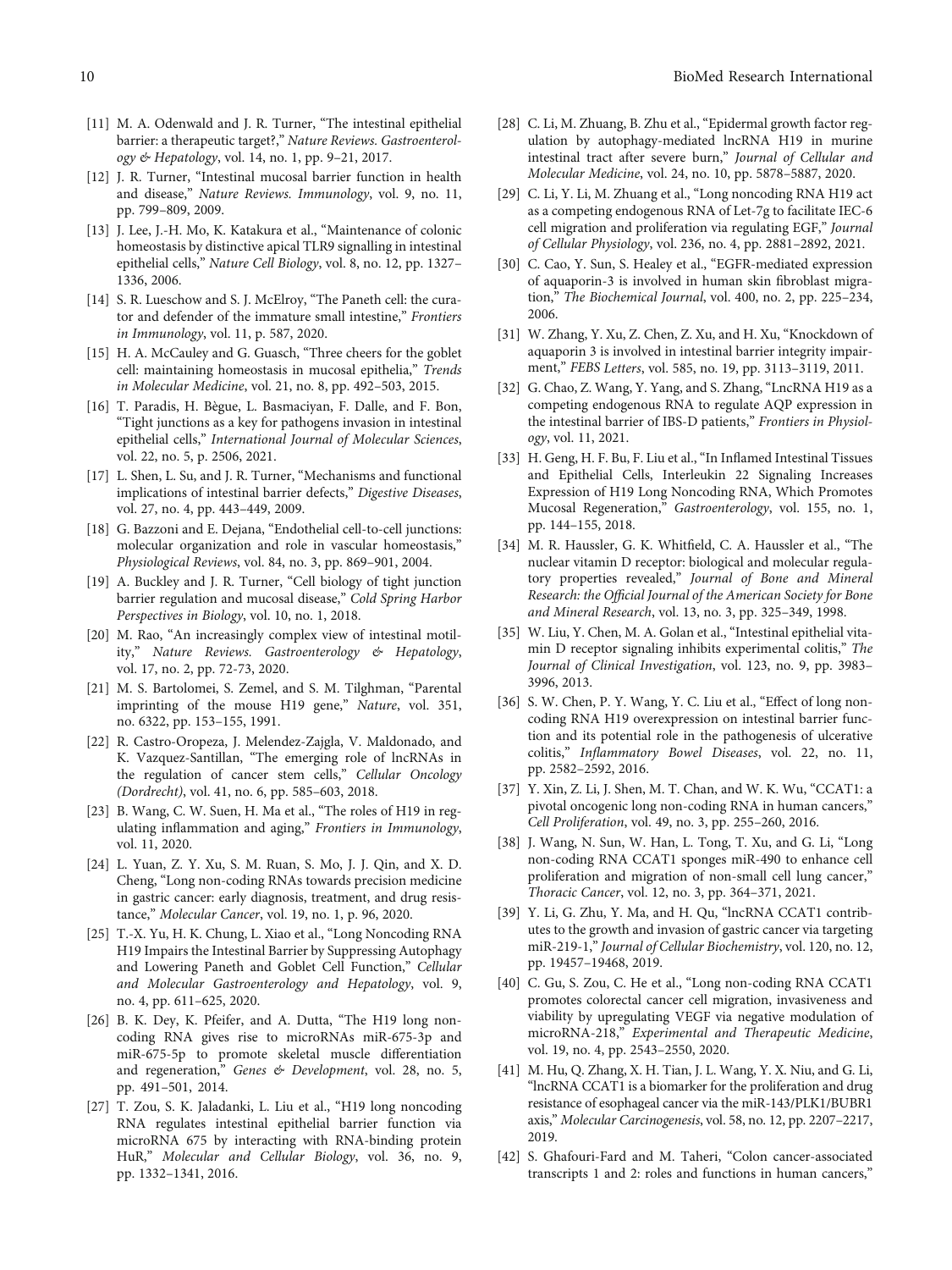<span id="page-10-0"></span>Journal of Cellular Physiology, vol. 234, no. 9, pp. 14581– 14600, 2019.

- [43] D. Ma, Y. Cao, Z. Wang et al., "CCAT1 lncRNA promotes inflammatory bowel disease malignancy by destroying intestinal barrier via downregulating miR-185-3p," Inflammatory Bowel Diseases, vol. 25, no. 5, pp. 862–874, 2019.
- [44] Z. Cui, H. Gao, N. Yan et al., "LncRNA PlncRNA-1 accelerates the progression of prostate cancer by regulating PTE-N/Akt axis," Aging, vol. 13, no. 8, pp. 12113–12128, 2021.
- [45] S. Wang, J. Liu, Y. Yang, F. Hao, and L. Zhang, "PlncRNA-1 is overexpressed in retinoblastoma and regulates retinoblastoma cell proliferation and motility through modulating CBR3," IUBMB Life, vol. 70, no. 10, pp. 969–975, 2018.
- [46] W. Song, J. Z. Mei, and M. Zhang, "Long noncoding RNA PlncRNA-1 promotes colorectal cancer cell progression by regulating the PI3K/Akt signaling pathway," Oncology Research, vol. 26, no. 2, pp. 261–268, 2018.
- [47] L. Dong, J. Ni, W. Hu, C. Yu, and H. Li, "Upregulation of long non-coding RNA PlncRNA-1 promotes metastasis and induces epithelial-mesenchymal transition in hepatocellular carcinoma," Cellular Physiology and Biochemistry: International Journal of Experimental Cellular Physiology, Biochemistry, and Pharmacology, vol. 38, no. 2, pp. 836–846, 2016.
- [48] T. Chen, H. Xue, R. Lin, and Z. Huang, "MiR-34c and PlncRNA1 mediated the function of intestinal epithelial barrier by regulating tight junction proteins in inflammatory bowel disease," Biochemical and Biophysical Research Communications, vol. 486, no. 1, pp. 6–13, 2017.
- [49] J. N. Hutchinson, A. W. Ensminger, C. M. Clemson, C. R. Lynch, J. B. Lawrence, and A. Chess, "A screen for nuclear transcripts identifies two linked noncoding RNAs associated with SC35 splicing domains," BMC Genomics, vol. 8, no. 1, p. 39, 2007.
- [50] C. S. Bond and A. H. Fox, "Paraspeckles: nuclear bodies built on long noncoding RNA," The Journal of Cell Biology, vol. 186, no. 5, pp. 637–644, 2009.
- [51] Z. Wang, K. Li, and W. Huang, "Long non-coding RNA NEAT1-centric gene regulation," Cellular and Molecular Life Sciences: CMLS, vol. 77, no. 19, pp. 3769–3779, 2020.
- [52] R. Liu, A. Tang, X. Wang et al., "Inhibition of lncRNA NEAT1 suppresses the inflammatory response in IBD by modulating the intestinal epithelial barrier and by exosomemediated polarization of macrophages," International Journal of Molecular Medicine, vol. 42, no. 5, pp. 2903–2913, 2018.
- [53] L. Xiao, J. N. Rao, and J. Y. Wang, "RNA-binding proteins and long noncoding RNAs in intestinal epithelial autophagy and barrier function," Tissue Barriers, vol. 9, no. 2, article 1895648, 2021.
- [54] D. Khaitan, M. E. Dinger, J. Mazar et al., "The melanomaupregulated long noncoding RNA SPRY4-IT1 modulates apoptosis and invasion," Cancer Research, vol. 71, no. 11, pp. 3852–3862, 2011.
- [55] J. Mazar, W. Zhao, A. M. Khalil et al., "The functional characterization of long noncoding RNA SPRY4-IT1 in human melanoma cells," Oncotarget, vol. 5, no. 19, pp. 8959–8969, 2014.
- [56] S. Liu, F. Huang, Q. Ye, Y. Li, J. Chen, and H. Huang, "SPRY4-IT1 promotes survival of colorectal cancer cells through regulating PDK1-mediated glycolysis," Animal Cells and Systems, vol. 24, no. 4, pp. 220–227, 2020.
- [57] M. Mohebi, A. Sattari, S. Ghafouri-Fard, M. H. Modarressi, V. Kholghi-Oskooei, and M. Taheri, "Expression profiling revealed up-regulation of three lncRNAs in breast cancer samples.," Experimental and Molecular Pathology, vol. 117, article 104544, 2020.
- [58] M. A. Abd-Elmawla, M. Hassan, Y. A. Elsabagh, A. R. L. R. Alnaggar, and M. A. Senousy, "Deregulation of long noncoding RNAs ANCR, TINCR, HOTTIP and SPRY4-IT1 in plasma of systemic sclerosis patients: SPRY4-IT1 as a novel biomarker of scleroderma and its subtypes," Cytokine, vol. 133, article 155124, 2020.
- [59] L. Xiao, J. N. Rao, S. Cao et al., "Long noncoding RNA SPRY4-IT1 regulates intestinal epithelial barrier function by modulating the expression levels of tight junction proteins," Molecular Biology of the Cell, vol. 27, no. 4, pp. 617–626, 2016.
- [60] J. Qin, H. Ning, Y. Zhou et al., "LncRNA Uc.173 is a key molecule for the regulation of lead-induced renal tubular epithelial cell apoptosis," Biomedicine & Pharmacotherapy, vol. 100, pp. 101–107, 2018.
- [61] L. Xiao, J. Wu, J. Y. Wang et al., "Long Noncoding RNA uc.173 Promotes Renewal of the Intestinal Mucosa by Inducing Degradation of MicroRNA 195," Gastroenterology, vol. 154, no. 3, pp. 599–611, 2018.
- [62] J. Y. Wang, Y. H. Cui, L. Xiao et al., "regulation of intestinal epithelial barrier function by long noncoding RNAuc.173 through interaction with microRNA 29b," Molecular and Cellular Biology, vol. 38, no. 13, 2018.
- [63] Y. Zhang, B. Chen, D. Li, X. Zhou, and Z. Chen, "LncRNA NEAT1/miR-29b-3p/BMP1 axis promotes osteogenic differentiation in human bone marrow-derived mesenchymal stem cells," Pathology, Research and Practice, vol. 215, no. 3, pp. 525–531, 2019.
- [64] X. Ling, Y. Li, F. Qiu et al., "down expression of lnc-BMP1-1 decreases that of Caveolin-1 is associated with the lung cancer susceptibility and cigarette smoking history," Aging, vol. 12, no. 1, pp. 462–480, 2020.
- [65] M. Zhuang, Y. Deng, W. Zhang et al., "LncRNA Bmp1 promotes the healing of intestinal mucosal lesions via the miR-128-3p/PHF6/PI3K/AKT pathway," Cell Death & Disease, vol. 12, no. 6, p. 595, 2021.
- [66] F. Wu, Y. Huang, F. Dong, and J. H. Kwon, "Ulcerative colitis-associated long noncoding RNA, BC012900, regulates intestinal epithelial cell apoptosis," Inflammatory Bowel Diseases, vol. 22, no. 4, pp. 782–795, 2016.
- [67] S. Mehandru and J. F. Colombel, "The intestinal barrier, an arbitrator turned provocateur in IBD," Nature Reviews Gastroenterology & Hepatology, vol. 18, no. 2, pp. 83-84, 2021.
- [68] W. Turpin, S. H. Lee, J. A. Raygoza Garay et al., "Increased intestinal permeability is associated with later development of Crohn's disease," Gastroenterology, vol. 159, no. 6, pp. 2092–2100.e5, 2020.
- [69] J. Torres, F. Petralia, T. Sato et al., "Serum biomarkers identify patients who will develop inflammatory bowel diseases up to 5 years before diagnosis," Gastroenterology, vol. 159, no. 1, pp. 96–104, 2020.
- [70] J. D. Söderholm, G. Olaison, K. H. Peterson et al., "Augmented increase in tight junction permeability by luminal stimuli in the non-inflamed ileum of Crohn's disease," Gut, vol. 50, no. 3, pp. 307–313, 2002.
- [71] N. Gassler, C. Rohr, A. Schneider et al., "Inflammatory bowel disease is associated with changes of enterocytic junctions,"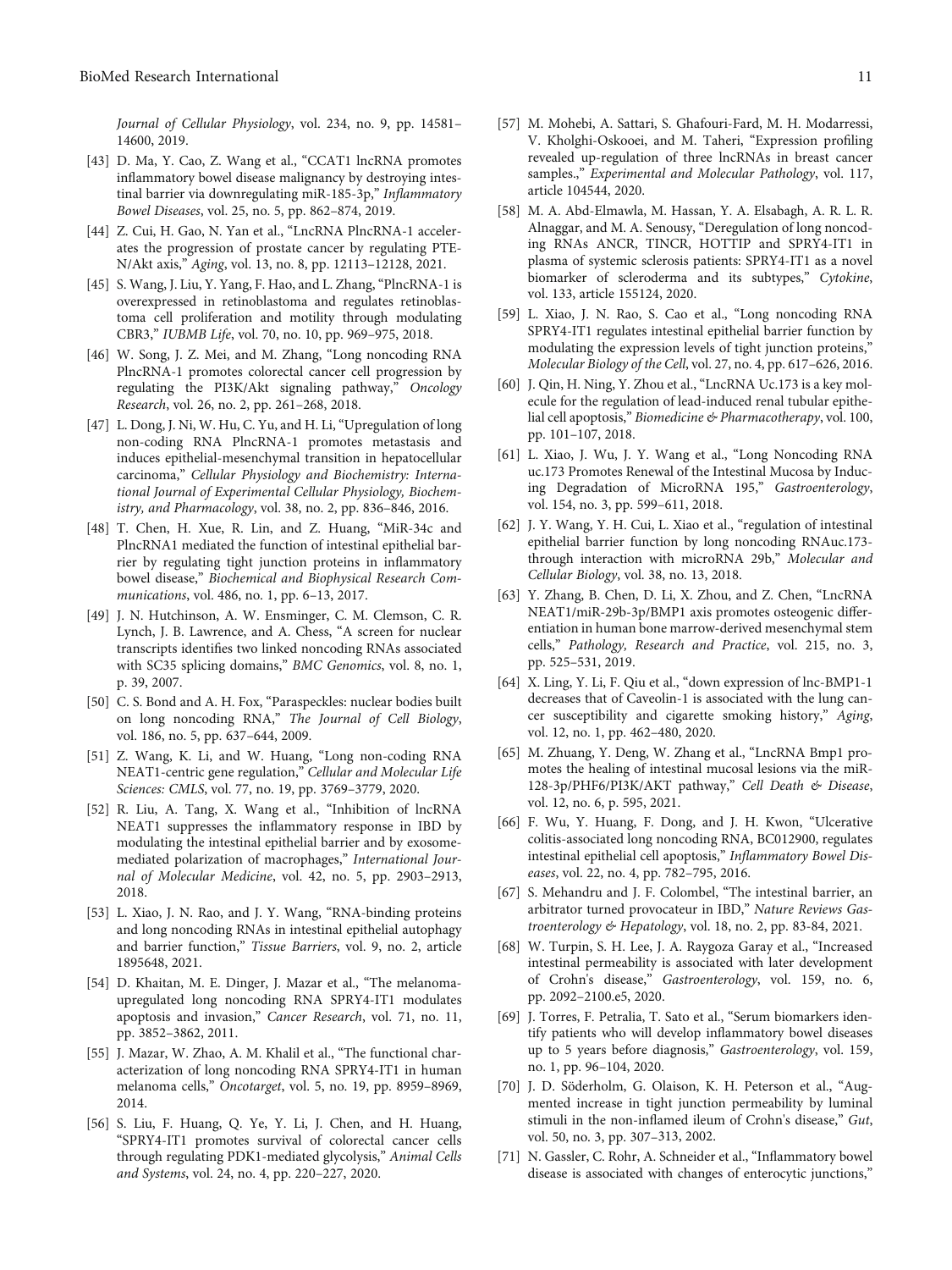<span id="page-11-0"></span>American Journal of Physiology. Gastrointestinal and Liver Physiology, vol. 281, no. 1, pp. G216–G228, 2001.

- [72] J. Yi, K. Bergstrom, J. Fu et al., "Dclk1 in tuft cells promotes inflammation-driven epithelial restitution and mitigates chronic colitis," Cell Death and Differentiation, vol. 26, no. 9, pp. 1656–1669, 2019.
- [73] S. Ghafouri-Fard, R. Eghtedarian, and M. Taheri, "The crucial role of non-coding RNAs in the pathophysiology of inflammatory bowel disease," Biomedicine & Pharmacotherapy, vol. 129, article 110507, 2020.
- [74] E. Zacharopoulou, M. Gazouli, M. Tzouvala, A. Vezakis, and G. Karamanolis, "The contribution of long non-coding RNAs in inflammatory bowel diseases," Digestive and Liver Disease, vol. 49, no. 10, pp. 1067–1072, 2017.
- [75] N. Li and R. H. Shi, "lncRNACNN3-206 activates intestinal epithelial cell apoptosis and invasion by sponging miR-212, an implication for Crohn's disease," World Journal of Gastroenterology, vol. 26, no. 5, pp. 478–498, 2020.
- [76] F. Yang, X. F. Li, L. N. Cheng, and X. L. Li, "Long non-coding RNA CRNDE promotes cell apoptosis by suppressing miR-495 in inflammatory bowel disease," Experimental Cell Research, vol. 382, no. 2, article 111484, 2019.
- [77] J. Landy, E. Ronde, N. English et al., "Tight junctions in inflammatory bowel diseases and inflammatory bowel disease associated colorectal cancer," World Journal of Gastroenterology, vol. 22, no. 11, pp. 3117–3126, 2016.
- [78] T. Xing, R. Camacho Salazar, and Y. H. Chen, "Animal models for studying epithelial barriers in neonatal necrotizing enterocolitis, inflammatory bowel disease and colorectal cancer," Tissue Barriers, vol. 5, no. 4, article e1356901, 2017.
- [79] C. Fougner, H. Bergholtz, J. H. Norum, and T. Sørlie, "Redefinition of claudin-low as a breast cancer phenotype," Nature Communications, vol. 11, no. 1, p. 1787, 2020.
- [80] A. Athauda and I. Chau, "Claudin 18.2–a FAST-moving target in gastric cancer?," Annals of Oncology, vol. 32, no. 5, pp. 584–586, 2021.
- [81] A. B. Singh, A. Sharma, J. J. Smith et al., "Claudin-1 upregulates the repressor ZEB-1 to inhibit E-cadherin expression in colon cancer cells," Gastroenterology, vol. 141, no. 6, pp. 2140–2153, 2011.
- [82] P. G. Webb, M. A. Spillman, and H. K. Baumgartner, "Claudins play a role in normal and tumor cell motility," BMC Cell Biology, vol. 14, no. 1, p. 19, 2013.
- [83] S. T. Mees, R. Mennigen, T. Spieker et al., "Expression of tight and adherens junction proteins in ulcerative colitis associated colorectal carcinoma: upregulation of claudin-1, claudin-3, claudin-4, and beta-catenin," International Journal of Colorectal Disease, vol. 24, no. 4, pp. 361–368, 2009.
- [84] V. Garcia-Hernandez, M. Quiros, and A. Nusrat, "Intestinal epithelial claudins: expression and regulation in homeostasis and inflammation," Annals of the New York Academy of Sciences, vol. 1397, no. 1, pp. 66–79, 2017.
- [85] Y. Kesuma, A. Firmansyah, S. Bardosono, I. P. Sari, and A. Kurniawan, "Blastocystis ST-1 is associated with irritable bowel syndrome-diarrhoea (IBS-D) in Indonesian adolescences," Parasite Epidemiology and Control, vol. 6, article e00112, 2019.
- [86] D. J. Gracie and A. C. Ford, "Irritable bowel syndrome-type symptoms are associated with psychological comorbidity, reduced quality of life, and health care use in patients with

inflammatory bowel disease," Gastroenterology, vol. 153, no. 1, pp. 324-325, 2017.

- [87] Q. Hou, S. Zhu, C. Zhang et al., "Berberine improves intestinal epithelial tight junctions by upregulating A20 expression in IBS-D mice," Biomedicine & Pharmacotherapy, vol. 118, article 109206, 2019.
- [88] G. Chao and S. Zhang, "Aquaporins 1, 3 and 8 expression and cytokines in irritable bowel syndrome rats' colon via cAMP-PKA pathway," International Journal of Clinical and Experimental Pathology, vol. 11, no. 8, pp. 4117–4123, 2018.
- [89] M. Camilleri, P. Carlson, V. Chedid, P. Vijayvargiya, D. Burton, and I. Busciglio, "Aquaporin expression in colonic mucosal biopsies from irritable bowel syndrome with diarrhea," Clinical and Translational Gastroenterology, vol. 10, no. 4, article e19, 2019.
- [90] A. S. Verkman, M. O. Anderson, and M. C. Papadopoulos, "Aquaporins: important but elusive drug targets," Nature Reviews Drug Discovery, vol. 13, no. 4, pp. 259–277, 2014.
- [91] J. E. Rubin and S. E. Crowe, "Celiac disease," Annals of Internal Medicine, vol. 172, no. 1, pp. ITC1–IC16, 2020.
- [92] A. Castellanos-Rubio, N. Fernandez-Jimenez, R. Kratchmarov et al.,"A long noncoding RNA associated with susceptibility to celiac disease," Science, vol. 352, no. 6281, pp. 91–95, 2016.
- [93] A. Olazagoitia-Garmendia, I. Santin, and A. Castellanos-Rubio, "Functional implication of celiac disease associated lncRNAs in disease pathogenesis," Computers in Biology and Medicine, vol. 102, pp. 369–375, 2018.
- [94] I. Santin, A. Jauregi-Miguel, T. Velayos et al., "Celiac Diasease–associated lncRNA named HCG14 regulates NOD1 expression in intestinal cells," Journal of Pediatric Gastroenterology and Nutrition, vol. 67, no. 2, pp. 225–231, 2018.
- [95] A. Sturm, C. Maaser, E. Calabrese et al., "ECCO-ESGAR guideline for diagnostic assessment in IBD part 2: IBD scores and general principles and technical aspects," Journal of Crohn's & Colitis, vol. 13, no. 3, pp. 273–284, 2019.
- [96] M. Winkle, S. M. El-Daly, M. Fabbri, and G. A. Calin, "Noncoding RNA therapeutics – challenges and potential solutions," Nature Reviews Drug Discovery, vol. 20, no. 8, pp. 629–651, 2021.
- [97] H. Liu, T. Li, S. Zhong, M. Yu, and W. Huang, "Intestinal epithelial cells related lncRNA and mRNA expression profiles in dextran sulphate sodium-induced colitis," Journal of Cellular and Molecular Medicine, vol. 25, no. 2, pp. 1060–1073, 2021.
- [98] L. Lin, G. Zhou, P. Chen et al., "Which long noncoding RNAs and circular RNAs contribute to inflammatory bowel disease?," Cell Death & Disease, vol. 11, no. 6, p. 456, 2020.
- [99] L. Schwarzmueller, O. Bril, L. Vermeulen, and N. Léveillé, "Emerging role and therapeutic potential of lncRNAs in colorectal cancer," Cancers, vol. 12, no. 12, p. 3843, 2020.
- [100] C. A. Lamb, N. A. Kennedy, T. Raine et al., "British Society of Gastroenterology consensus guidelines on the management of inflammatory bowel disease in adults," Gut, vol. 68, Suppl 3, pp. s1–s106, 2019.
- [101] I. Schoultz and Å. V. Keita, "Cellular and molecular therapeutic targets in inflammatory bowel disease-focusing on intestinal barrier function," Cells, vol. 8, no. 2, p. 193, 2019.
- [102] A. Adelaja, B. Taylor, K. M. Sheu, Y. Liu, S. Luecke, and A. Hoffmann, "Six distinct NF*κ*B signaling codons convey discrete information to distinguish stimuli and enable appropriate macrophage responses," Immunity, vol. 54, no. 5, pp. 916–930.e7, 2021.